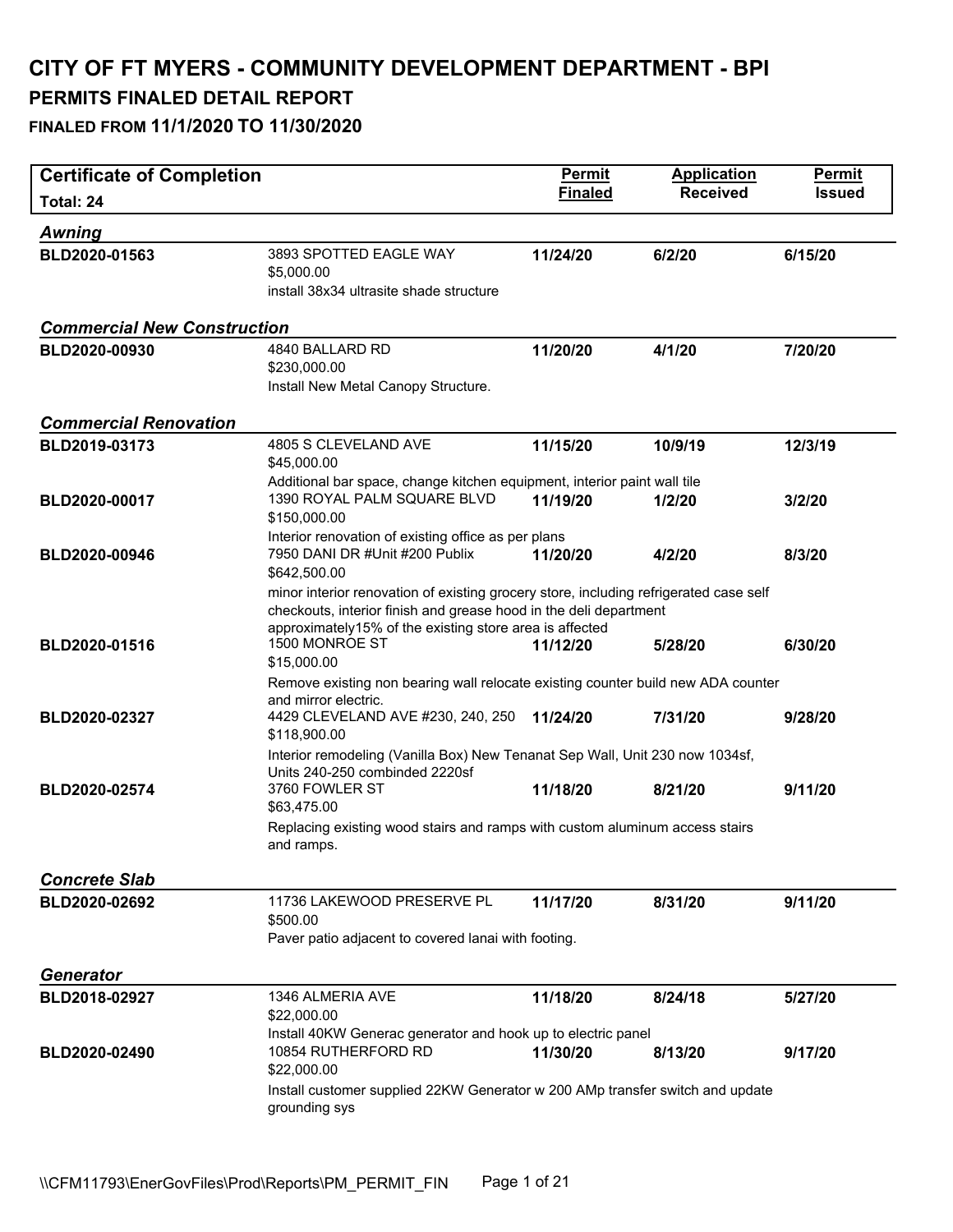| <b>Certificate of Completion</b>           |                                                                                                                                                                        | <b>Permit</b>  | <b>Application</b> | Permit        |
|--------------------------------------------|------------------------------------------------------------------------------------------------------------------------------------------------------------------------|----------------|--------------------|---------------|
| Total: 24                                  |                                                                                                                                                                        | <b>Finaled</b> | <b>Received</b>    | <b>Issued</b> |
| <b>Generator</b>                           |                                                                                                                                                                        |                |                    |               |
| BLD2020-02739                              | 1504 LILY POND CT<br>\$15,629.12                                                                                                                                       | 11/20/20       | 9/3/20             | 9/24/20       |
|                                            | Installing a 200 Amp 20-40 load center for a 16 KW Generator on a 4 Genpad.                                                                                            |                |                    |               |
|                                            |                                                                                                                                                                        |                |                    |               |
| <b>Multi-Family Residential Renovation</b> |                                                                                                                                                                        |                |                    |               |
| BLD2019-03100                              | 1910 VIRGINIA AVE #102<br>\$60,000.00                                                                                                                                  | 11/24/20       | 10/2/19            | 11/15/19      |
|                                            | Condo remodel per engineered plan                                                                                                                                      |                |                    |               |
| BLD2020-02564                              | 10400 WINE PALM RD #5226                                                                                                                                               | 11/9/20        | 8/21/20            | 9/8/20        |
|                                            | \$75,000.00                                                                                                                                                            |                |                    |               |
|                                            | Kitchen/Guest bath cabinets, countertops, condo floors.                                                                                                                |                |                    |               |
| <b>Re-Roof: 1&amp;2 Family</b>             |                                                                                                                                                                        |                |                    |               |
| TRD2020-01615                              | 9219 INDEPENDENCE WAY                                                                                                                                                  | 11/12/20       | 6/9/20             | 6/16/20       |
|                                            | \$45,000.00                                                                                                                                                            |                |                    |               |
|                                            | Reroof tile to tile                                                                                                                                                    |                |                    |               |
| TRD2020-02065                              | 10025 OAKHURST WAY                                                                                                                                                     | 11/16/20       | 7/17/20            | 7/17/20       |
|                                            | \$59,438.00                                                                                                                                                            |                |                    |               |
|                                            | material revision from metal to tile tile noa# 19-1021.11                                                                                                              |                |                    |               |
| TRD2020-02878                              | 4242 AVIAN AVE                                                                                                                                                         | 11/6/20        | 10/13/20           | 10/14/20      |
|                                            | \$21,259.30<br>Hurricane Irma re-roof asphalt shingles to asphalt shingles.                                                                                            |                |                    |               |
|                                            |                                                                                                                                                                        |                |                    |               |
| <b>Sheds/Utility Structure</b>             |                                                                                                                                                                        |                |                    |               |
| BLD2020-01712                              | 3349 HIGHLAND AVE                                                                                                                                                      | 11/10/20       | 6/12/20            | 6/24/20       |
|                                            | \$29,390.00                                                                                                                                                            |                |                    |               |
|                                            | shed/craft room                                                                                                                                                        |                |                    |               |
|                                            |                                                                                                                                                                        |                |                    |               |
| <b>Single Family - Renovation</b>          |                                                                                                                                                                        |                |                    |               |
| BLD2019-02885                              | 2636 SECOND ST                                                                                                                                                         | 11/3/20        | 9/11/19            | 12/18/19      |
|                                            | \$26,000.00<br>Repairing code violations (COD2018-04629).                                                                                                              |                |                    |               |
| BLD2019-03776                              | 2559 THIRD ST                                                                                                                                                          | 11/10/20       | 12/5/19            | 12/16/19      |
|                                            | \$12,000.00                                                                                                                                                            |                |                    |               |
|                                            | repair rotten wood front and back porch and stairs. replace A/C, back door, 2                                                                                          |                |                    |               |
|                                            | windows, water heater, repair outside siding and fascia                                                                                                                |                |                    |               |
| BLD2020-01264                              | 2972 DOUGLAS AVE                                                                                                                                                       | 11/24/20       | 5/7/20             | 6/23/20       |
|                                            | \$15,000.00                                                                                                                                                            |                |                    |               |
|                                            | Replace existing kitchen cabinets, replace bath vanities and toilets, replace wiring<br>for new AC unit and washer & dryer. Replace 2 windows only paint all existing, |                |                    |               |
|                                            | replace 3 exterior and 5 interior doors, install vinyl flooring, stucco exterior, some                                                                                 |                |                    |               |
|                                            | new plumbing. (COD2020-00899)                                                                                                                                          |                |                    |               |
| BLD2020-02201                              | 11006 WINE PALM RD                                                                                                                                                     | 11/4/20        | 7/23/20            | 8/20/20       |
|                                            | \$25,635.00                                                                                                                                                            |                |                    |               |
|                                            | KITCHEN REMODEL: Replace cabinets, counter tops, appliances, sink & faucet.                                                                                            |                |                    |               |
|                                            | Add under-wall-cabinet lights with dimmer switch. Eliminate pantry doors, lights &                                                                                     |                |                    |               |
|                                            | switch, so buit-in cabinets can be installed.                                                                                                                          |                |                    |               |
| <b>Windows/Doors</b>                       |                                                                                                                                                                        |                |                    |               |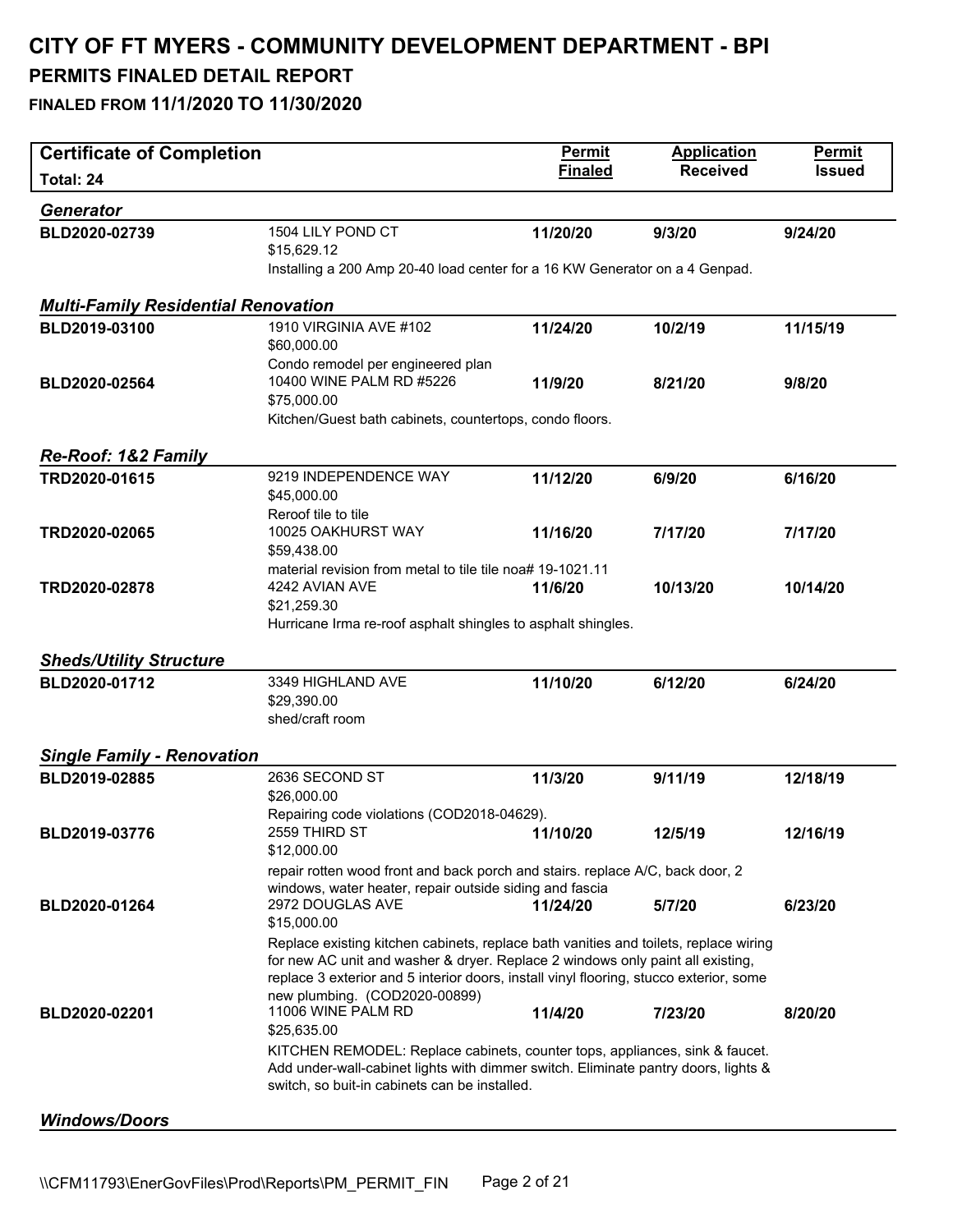# **CITY OF FT MYERS - COMMUNITY DEVELOPMENT DEPARTMENT - BPI**

### **PERMITS FINALED DETAIL REPORT**

| <b>Certificate of Completion</b>                 |                                                                                                                                                      | Permit         | <b>Application</b> | Permit        |
|--------------------------------------------------|------------------------------------------------------------------------------------------------------------------------------------------------------|----------------|--------------------|---------------|
| Total: 24                                        |                                                                                                                                                      | <b>Finaled</b> | <b>Received</b>    | <b>Issued</b> |
| <b>Windows/Doors</b>                             |                                                                                                                                                      |                |                    |               |
| BLD2020-00700                                    | 2121 COLLIER AVE #312<br>\$3,610.00                                                                                                                  | 11/18/20       | 3/6/20             | 3/30/20       |
| BLD2020-02886                                    | REMOVE AND REPLACE 2 SIZE FOR SIZE WINDOWS WITH IMPACT PRODUCT<br>11023 IRON HORSE WAY                                                               | 11/30/20       | 9/15/20            | 9/30/20       |
|                                                  | \$10,000.00<br>Installation of Hurricane Protection Windows and Manual RollDown Shutter size                                                         |                |                    |               |
| <b>Certificate of Occupancy</b>                  |                                                                                                                                                      | <b>Permit</b>  | <b>Application</b> | <b>Permit</b> |
| Total: 58                                        |                                                                                                                                                      | <b>Finaled</b> | <b>Received</b>    | <b>Issued</b> |
| <b>Commercial New Construction</b>               |                                                                                                                                                      |                |                    |               |
| BLD2018-02801                                    | 4701 MIRAGE BAY CIR #- CLUBHOUSE 11/10/20<br>\$22,000.00                                                                                             |                | 8/14/18            | 1/11/19       |
|                                                  | Accessory building trash surround 30x30 block structure for trash compactor and                                                                      |                |                    |               |
| BLD2018-03273                                    | recycle area.<br>2945 VAN BUREN ST<br>\$1,990,880.00                                                                                                 | 11/20/20       | 10/3/18            | 8/27/19       |
| BLD2019-01751                                    | Contruct a new building. ((P-DOX))<br>3880 SPOTTED EAGLE WAY<br>\$220,000.00                                                                         | 11/18/20       | 5/31/19            | 11/7/19       |
| BLD2019-03589                                    | New construction of pool cabana building.<br>3747 CLEVELAND AVE<br>\$355,000.00                                                                      | 11/3/20        | 11/15/19           | 7/2/20        |
| BLD2020-00041                                    | new construction of a commercial building for Take 5 Oil Change<br>10529 casella<br>\$1,314,331.00<br>construction of a 4 unit multi-family building | 11/17/20       | 1/6/20             | 5/11/20       |
| <b>Multi-Family Residential New Construction</b> |                                                                                                                                                      |                |                    |               |
| BLD2018-00680                                    | 5015 MINA CIR #- BUILDING 1<br>\$4,326,066.50                                                                                                        | 11/4/20        | 3/9/18             | 8/23/18       |
| BLD2018-01820                                    | Building #1, 3 story structure with 19 multifamily units. Bldg Type III.<br>4757 MIRAGE BAY CIR #- BLDG 3                                            | 11/4/20        | 6/1/18             | 1/11/19       |
|                                                  | \$9,089,634.00<br>Rental apartment community with accesory buildings ((PDOX)) **Building 3**                                                         |                |                    |               |
| BLD2019-00028                                    | <b>Threshold Building</b><br>10900 LEGACY GATEWAY CIR #- BLDG 11/2/20<br>\$23,015,229.00                                                             |                | 1/4/19             | 6/4/19        |
|                                                  | Construction of new multi-unit apartment building Threshold Building<br>((PRIVATE PROVIDER- INSPECTIONS ONLY))                                       |                |                    |               |
| BLD2019-02411                                    | 11792 GRAND BELVEDERE WAY<br>\$1,576,836.00                                                                                                          | 11/20/20       | 7/30/19            | 2/27/20       |
| BLD2019-02945                                    | Construction of a 6-plex residential building<br>10525 CASELLA WAY #101<br>\$1,314,331.00                                                            | 11/18/20       | 9/18/19            | 2/27/20       |
| BLD2019-03951                                    | Contruction of a 4 unit multi-family building.<br>12043 HAWTHORN LAKE DR<br>\$1,256,146.00<br>Construction of a 4 unit Multi-Family Building.        | 11/18/20       | 12/24/19           | 5/11/20       |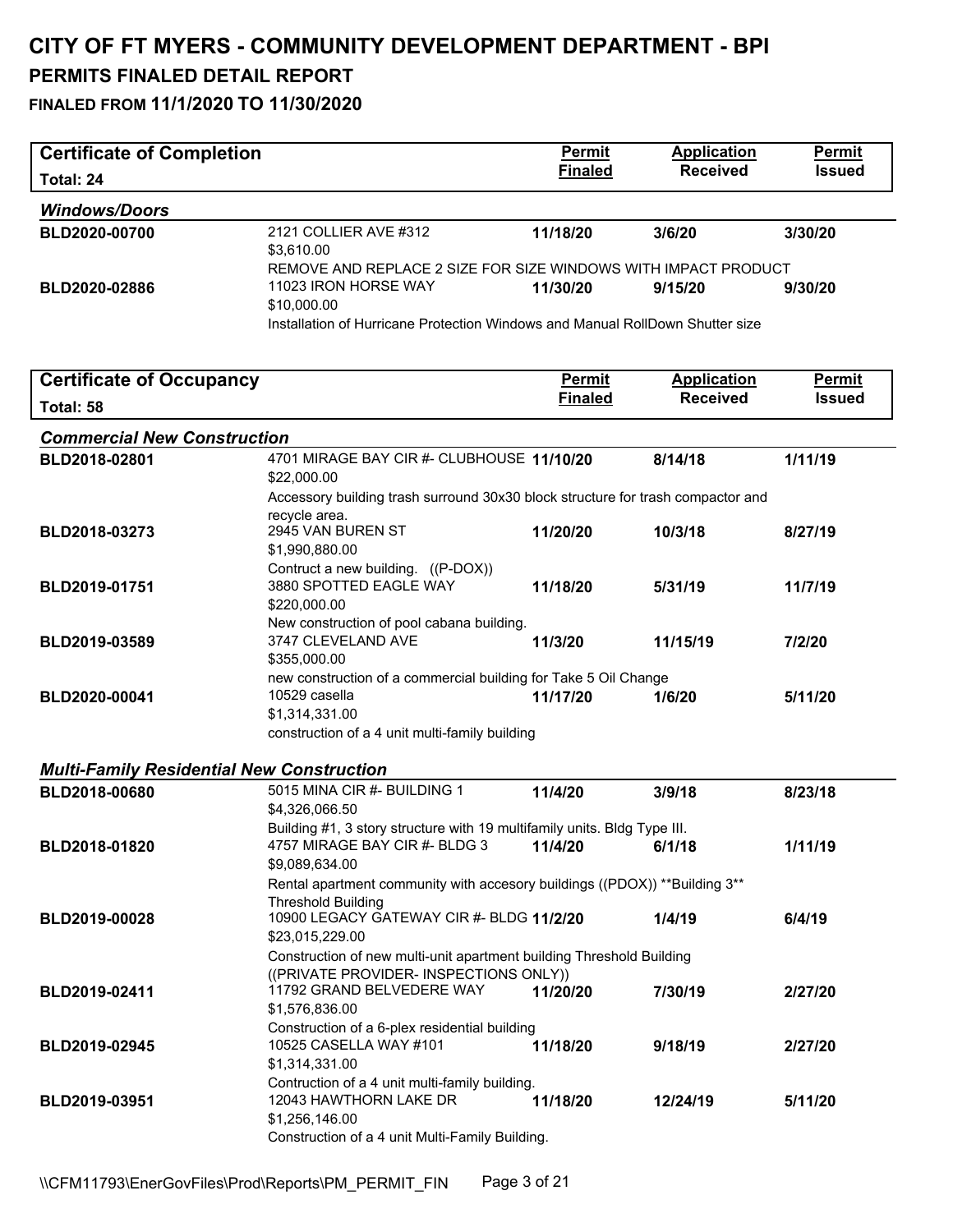| <b>Certificate of Occupancy</b> |                                                                                            | <b>Permit</b>  | <b>Application</b> | Permit        |
|---------------------------------|--------------------------------------------------------------------------------------------|----------------|--------------------|---------------|
| Total: 58                       |                                                                                            | <b>Finaled</b> | <b>Received</b>    | <b>Issued</b> |
|                                 |                                                                                            |                |                    |               |
| <b>Single Family - New</b>      |                                                                                            |                |                    |               |
| BLD2019-03521                   | 11788 ARBORWOOD PRESERVE BLVD 11/5/20                                                      |                | 11/7/19            | 2/18/20       |
|                                 | \$354,506.00                                                                               |                |                    |               |
|                                 | Construction of a Single Family residence. Lot I003                                        |                |                    |               |
| BLD2019-03807                   | 3119 ROYAL GARDENS AVE                                                                     | 11/23/20       | 12/10/19           | 12/26/19      |
|                                 | \$383,118.00                                                                               |                |                    |               |
|                                 | New Construciton of a single family home with non impact windows and doors.                |                |                    |               |
| BLD2019-03929                   | 3123 ROYAL GARDENS AVE                                                                     | 11/18/20       | 12/19/19           | 12/26/19      |
|                                 | \$516,604.00<br>new construction of a single family home with NON impact windows and doors |                |                    |               |
| BLD2020-00098                   | 4333 BLUEGRASS DR                                                                          | 11/2/20        | 1/13/20            | 5/21/20       |
|                                 | \$312,557.00                                                                               |                |                    |               |
|                                 | Construction of a single family residence SHUTTERS                                         |                |                    |               |
| BLD2020-00258                   | 3055 BIRCHIN LN                                                                            | 11/17/20       | 1/29/20            | 2/28/20       |
|                                 | \$286,369.00                                                                               |                |                    |               |
|                                 | New Contruction of a Single Home with NON Impact Windows & Doors.                          |                |                    |               |
| BLD2020-00361                   | 11916 ARBOR TRACE DR                                                                       | 11/9/20        | 2/10/20            | 2/28/20       |
|                                 | \$354,506.00<br>Construction of a Single Family Residence.                                 |                |                    |               |
| BLD2020-00366                   | 11908 ARBOR TRACE DR                                                                       | 11/9/20        | 2/10/20            | 6/2/20        |
|                                 | \$312,557.00                                                                               |                |                    |               |
|                                 | Construction of a single family residence. SHUTTERS                                        |                |                    |               |
| BLD2020-00381                   | 4289 BLUEGRASS DR                                                                          | 11/16/20       | 2/12/20            | 6/2/20        |
|                                 | \$318,740.00                                                                               |                |                    |               |
|                                 | Construction of a single family residence                                                  |                |                    |               |
| BLD2020-00396                   | 4313 TEABERRY LN                                                                           | 11/19/20       | 2/12/20            | 6/2/20        |
|                                 | \$392,818.00<br>Construction of a single family residence                                  |                |                    |               |
| BLD2020-00433                   | 4381 BLUEGRASS DR                                                                          | 11/19/20       | 2/14/20            | 6/2/20        |
|                                 | \$496,114.00                                                                               |                |                    |               |
|                                 | Construction of a single family residence                                                  |                |                    |               |
| BLD2020-00532                   | 11748 MEADOWRUN CIR                                                                        | 11/20/20       | 2/21/20            | 5/20/20       |
|                                 | \$355,961.00                                                                               |                |                    |               |
|                                 | New Construction LOT# 18 (452RIGHT)                                                        |                |                    |               |
| BLD2020-00580                   | 11920 ARBOR TRACE DR                                                                       | 11/12/20       | 2/27/20            | 6/2/20        |
|                                 | \$321,947.00<br>Construction of a single Family Residence. SHUTTERS                        |                |                    |               |
| BLD2020-00740                   | 3054 BIRCHIN LN                                                                            | 11/18/20       | 3/10/20            | 3/20/20       |
|                                 | \$338,112.00                                                                               |                |                    |               |
|                                 | NNEW CONSTRUCTION OF A SINGLE FAMILY HOME WITH NON IMPACT                                  |                |                    |               |
|                                 | <b>WINDOWS AND DOORS</b>                                                                   |                |                    |               |
| BLD2020-00838                   | 11952 ARBOR TRACE DR                                                                       | 11/10/20       | 3/20/20            | 6/2/20        |
|                                 | \$321,947.00                                                                               |                |                    |               |
|                                 | Construction of a Single Family Residence. LOT J018 SHUTTERS<br>4093 SPOTTED EAGLE WAY     |                |                    |               |
| BLD2020-00842                   | \$273,453.00                                                                               | 11/16/20       | 3/20/20            | 3/30/20       |
|                                 | Construction of a New Single Family Home. SHUTTERS                                         |                |                    |               |
| BLD2020-00915                   | 3029 BIRCHIN LN                                                                            | 11/20/20       | 3/30/20            | 4/7/20        |
|                                 | \$335,295.00                                                                               |                |                    |               |
|                                 | New construction of a single family home with NON Impact windows & doors.                  |                |                    |               |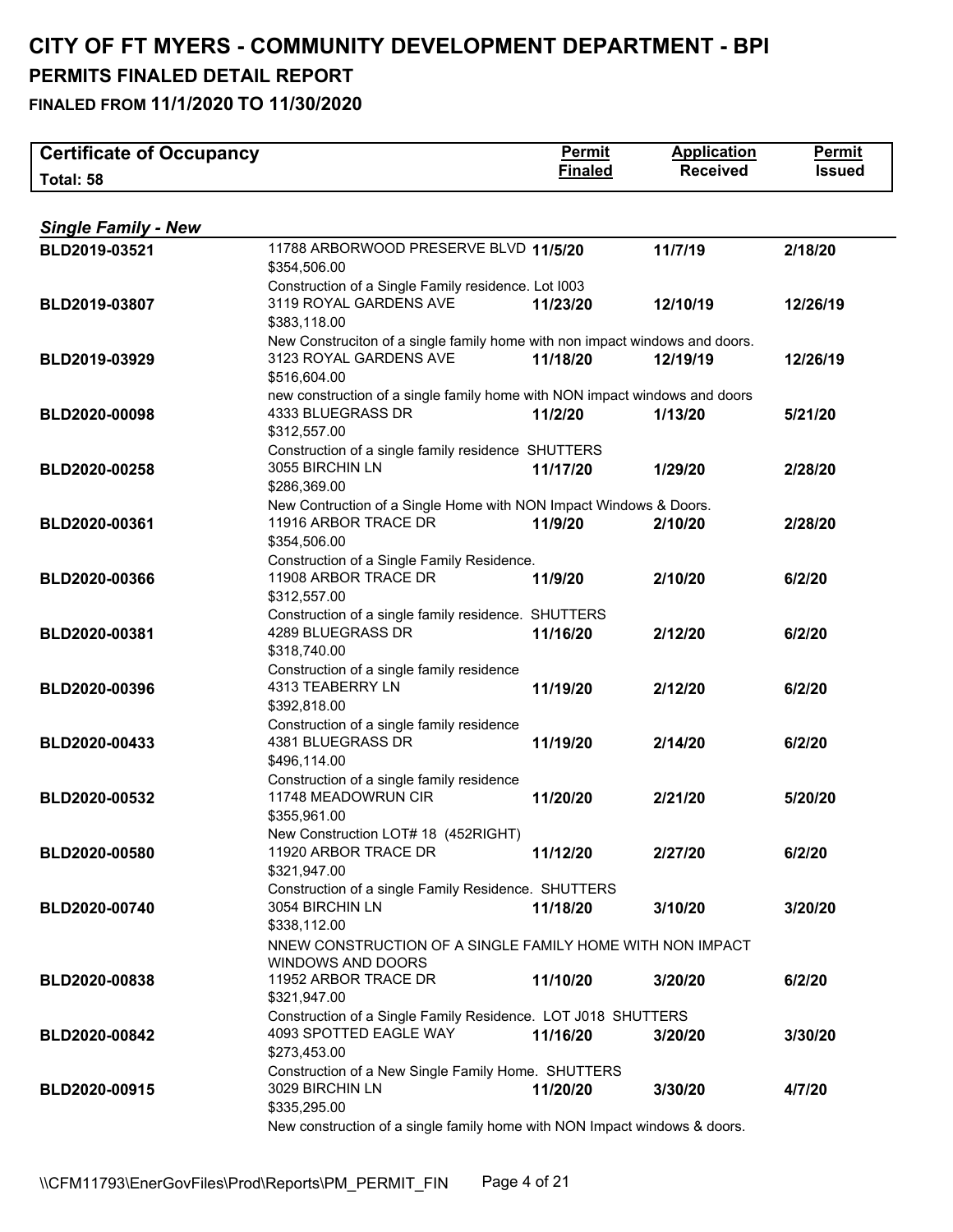| <b>Certificate of Occupancy</b>     |                                                                                                                 | Permit         | <b>Application</b> | <b>Permit</b> |
|-------------------------------------|-----------------------------------------------------------------------------------------------------------------|----------------|--------------------|---------------|
| Total: 58                           |                                                                                                                 | <b>Finaled</b> | <b>Received</b>    | <b>Issued</b> |
| <b>Single Family - New</b>          |                                                                                                                 |                |                    |               |
| BLD2020-00986                       | 3100 ROYAL GARDENS AVE<br>\$335,295.00                                                                          | 11/18/20       | 4/6/20             | 5/26/20       |
| BLD2020-01103                       | new construction of a single family home with non impact windows and doors<br>11880 CLIFTON TER<br>\$352,195.00 | 11/24/20       | 4/20/20            | 5/4/20        |
| BLD2020-01203                       | Construction of a New Single Family Home SHUTTERS<br>11857 HICKORY ESTATE CIR CIR<br>\$403,628.00               | 11/6/20        | 4/30/20            | 6/2/20        |
| BLD2020-01204                       | Construction of a single family residence. SHUTTERS<br>11853 HICKORY ESTATE CIR CIR<br>\$403,628.00             | 11/13/20       | 4/30/20            | 5/21/20       |
| BLD2020-01241                       | Construction of a single family residence. SHUTTERS<br>11862 HICKORY ESTATE CIR<br>\$403,628.00                 | 11/18/20       | 5/5/20             | 6/2/20        |
| BLD2020-01405                       | Construction of a single family residence SHUTTERS<br>4342 TEABERRY LN<br>\$321,947.00                          | 11/12/20       | 5/19/20            | 6/2/20        |
| BLD2020-01406                       | construction of a single family residence SHUTTERS<br>4348 TEABERRY LN<br>\$315,702.00                          | 11/6/20        | 5/19/20            | 6/2/20        |
| BLD2020-01428                       | construction of a single family residence SHUTTERS<br>3950 SPOTTED EAGLE WAY<br>\$387,463.00                    | 11/4/20        | 5/20/20            | 5/29/20       |
| BLD2020-01429                       | Construction of a New Single Family Home. SHUTTERS<br>3985 SPOTTED EAGLE WAY<br>\$460,572.00                    | 11/5/20        | 5/20/20            | 5/29/20       |
| BLD2020-01431                       | Construction of a New Single Family Home. LOT#161 SHUTTERS<br>4731 CRESTED EAGLE LN<br>\$335,295.00             | 11/5/20        | 5/20/20            | 6/3/20        |
| BLD2020-01684                       | Construction of a New Single Family Home. LOT#113 SHUTTERS<br>11335 TIVERTON TRCE<br>\$322,927.00               | 11/2/20        | 6/10/20            | 7/1/20        |
| BLD2020-01796                       | Construction of a New Single Family SHUTTERS<br>11310 TIVERTON TRCE<br>\$362,359.00                             | 11/12/20       | 6/18/20            | 7/1/20        |
| BLD2020-01897                       | Construction of a new Single Family home SHUTTER<br>4101 SPOTTED EAGLE WAY<br>\$398,975.00                      | 11/16/20       | 6/29/20            | 7/20/20       |
| BLD2020-01901                       | Construction of a new single family home<br>3999 SPOTTED EAGLE WAY<br>\$664,997.00                              | 11/23/20       | 6/29/20            | 7/10/20       |
|                                     | Construction of a new single family residence                                                                   |                |                    |               |
| <b>Single Family Attached - New</b> |                                                                                                                 |                |                    |               |
| BLD2019-03450                       | 4462 DUTCHESS PARK RD<br>\$257,150.00                                                                           | 11/16/20       | 11/1/19            | 11/14/19      |
|                                     | New construction of a single family home attached 2 unit villa with NON impact<br>windows and doors.            |                |                    |               |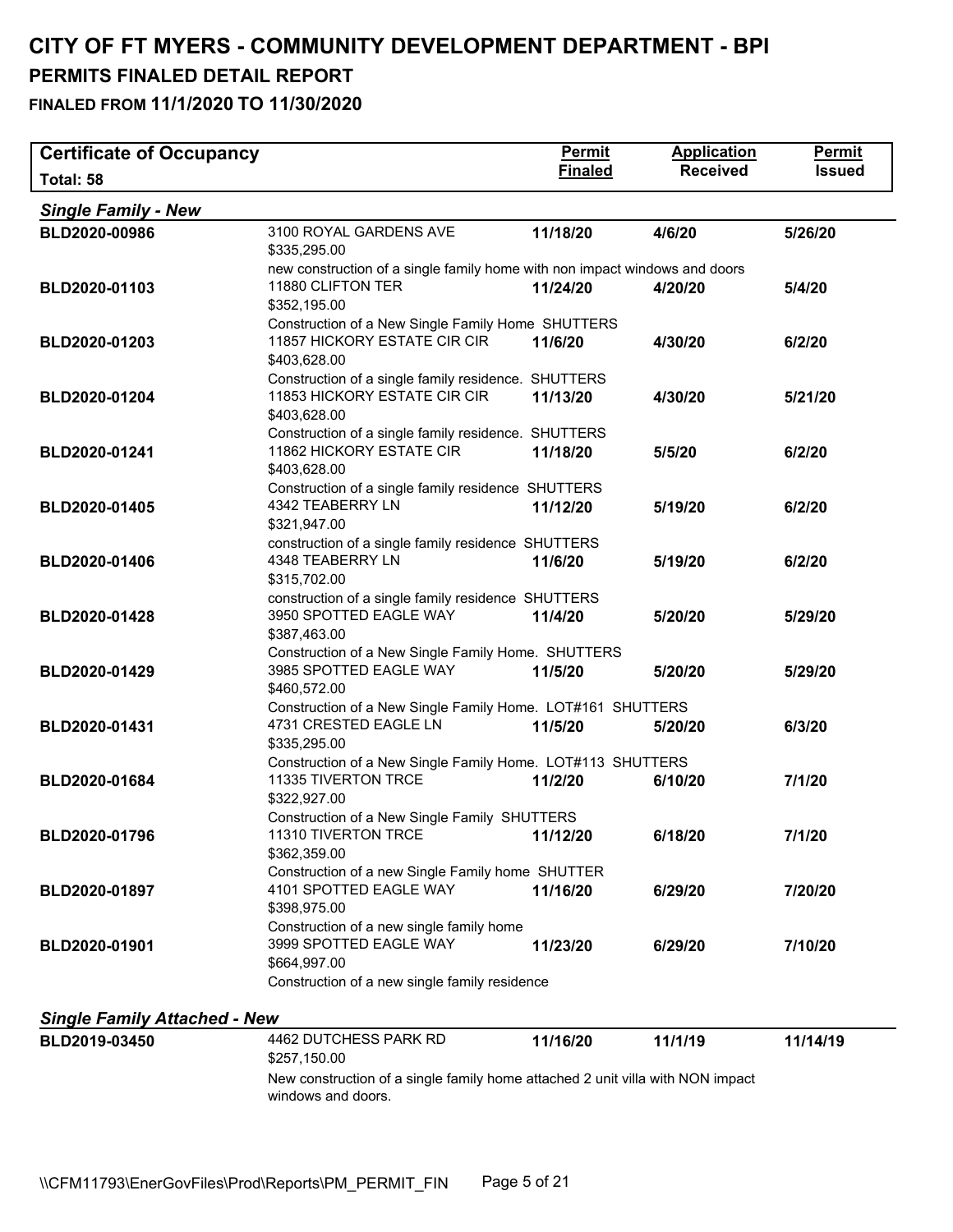| <b>Certificate of Occupancy</b>     |                                                                                             | <b>Permit</b>  | <b>Application</b> | Permit        |
|-------------------------------------|---------------------------------------------------------------------------------------------|----------------|--------------------|---------------|
| Total: 58                           |                                                                                             | <b>Finaled</b> | <b>Received</b>    | <b>Issued</b> |
| <b>Single Family Attached - New</b> |                                                                                             |                |                    |               |
| BLD2019-03452                       | 4458 DUTCHESS PARK RD<br>\$257,150.00                                                       | 11/18/20       | 11/1/19            | 11/14/19      |
|                                     | New construction of a single family home attached 2 unit villa with NON impact              |                |                    |               |
| BLD2019-03806                       | windows and doors.<br>3069 ROYAL GARDENS AVE<br>\$257,150.00                                | 11/19/20       | 12/10/19           | 12/18/19      |
|                                     | new construction of a single family home attached 2 unit villa with non impact              |                |                    |               |
| BLD2019-03811                       | windows and doors.<br>3065 ROYAL GARDENS AVE<br>\$257,150.00                                | 11/4/20        | 12/10/19           | 12/18/19      |
|                                     | new construction of a single family home attached 2 unit villa with NON impact              |                |                    |               |
| BLD2019-03921                       | windows and doors<br>4224 LEMONGRASS DR<br>\$283,944.00                                     | 11/13/20       | 12/19/19           | 2/18/20       |
|                                     | Construction of a single family residence SHUTTERS                                          |                |                    |               |
| BLD2019-03922                       | 4228 LEMONGRASS DR                                                                          | 11/16/20       | 12/19/19           | 2/18/20       |
|                                     | \$278,852.00<br>Construction of a single family residence SHUTTERS                          |                |                    |               |
| BLD2019-03923                       | 4216 LEMONGRASS DR<br>\$283,944.00                                                          | 11/6/20        | 12/19/19           | 1/29/20       |
|                                     | Construction of a single family residence SHUTTERS                                          |                |                    |               |
| BLD2019-03924                       | 4220 LEMONGRASS DR<br>\$278,852.00                                                          | 11/12/20       | 12/19/19           | 1/29/20       |
| BLD2019-03974                       | Construction of a single family residence SHUTTERS<br>4153 BLOOMFIELD ST ST<br>\$257,150.00 | 11/5/20        | 12/27/19           | 1/6/20        |
|                                     | New Construction of a single family attached 2 unit villa with NON impact windows           |                |                    |               |
| BLD2019-03975                       | & doors.<br>4149 BLOOMFIELD ST ST<br>\$257,150.00                                           | 11/4/20        | 12/27/19           | 1/6/20        |
|                                     | New Construction of a Single family attached 2 unit villa with non impact windows &         |                |                    |               |
| BLD2020-00084                       | doors.<br>3053 ROYAL GARDENS AVE<br>\$257,150.00                                            | 11/17/20       | 1/10/20            | 5/26/20       |
|                                     | new construction of a single family attached 2 unit villa with NON impact doors and         |                |                    |               |
| BLD2020-00085                       | windows.<br>3049 ROYAL GARDENS AVE<br>\$257,150.00                                          | 11/16/20       | 1/13/20            | 5/26/20       |
|                                     | new construction of a single fmaily home attached 2 unit villa with NON impact              |                |                    |               |
|                                     | windows and doors                                                                           |                |                    |               |
| BLD2020-00100                       | 4236 LEMONGRASS DR<br>\$278,852.00                                                          | 11/20/20       | 1/13/20            | 6/2/20        |
| BLD2020-00101                       | Construction of a single family residence<br>4232 LEMONGRASS DR<br>\$283,944.00             | 11/20/20       | 1/13/20            | 6/2/20        |
| BLD2020-00324                       | Construction of a single family residence.<br>11761 LAKEWOOD PRESERVE PL<br>\$317,164.00    | 11/5/20        | 2/5/20             | 5/7/20        |
|                                     | New construction lot #684 (34-R)                                                            |                |                    |               |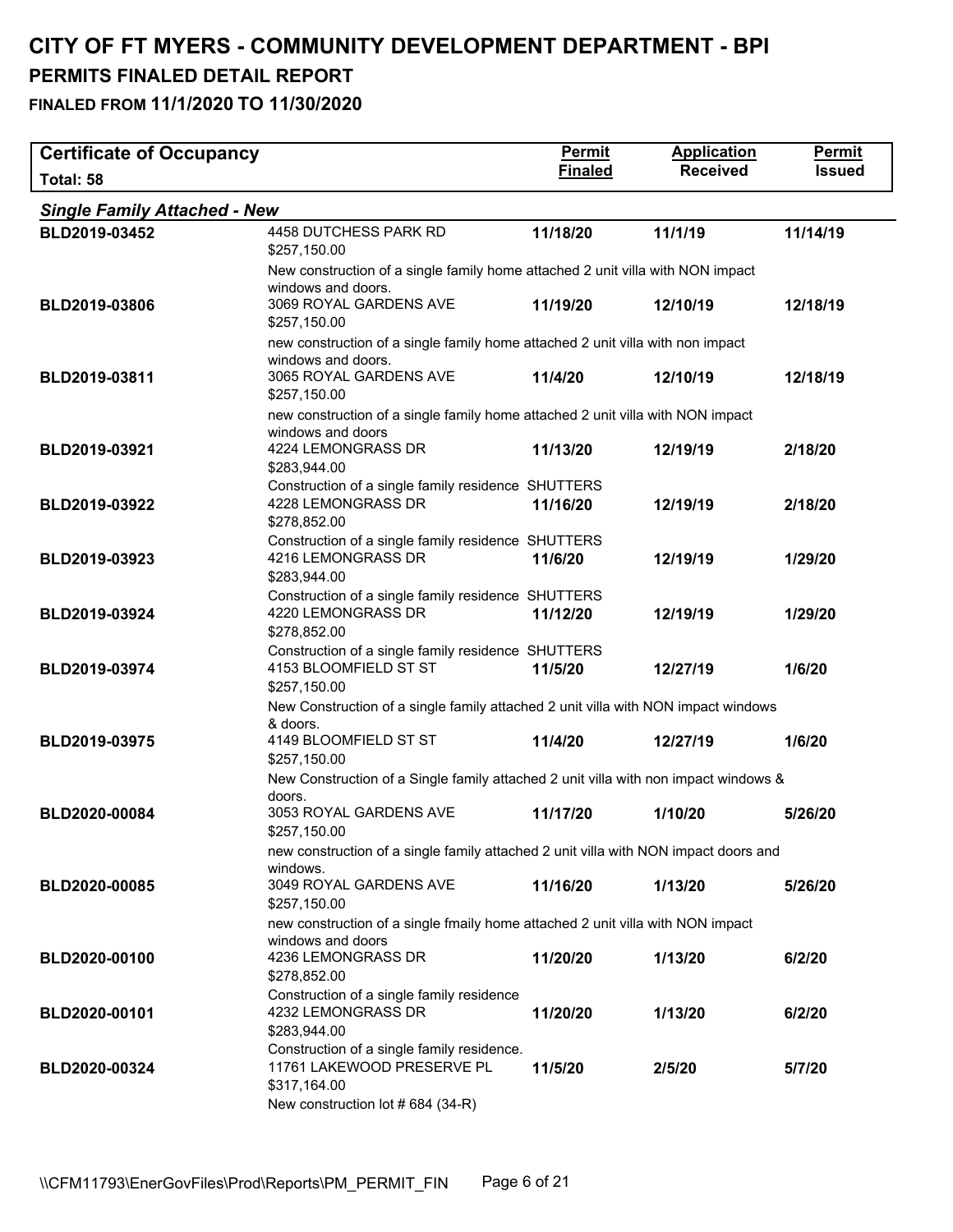| <b>Certificate of Occupancy</b>     |                                                                                                                                                                            | <b>Permit</b>  | <b>Application</b> | <b>Permit</b> |
|-------------------------------------|----------------------------------------------------------------------------------------------------------------------------------------------------------------------------|----------------|--------------------|---------------|
| Total: 58                           |                                                                                                                                                                            | <b>Finaled</b> | <b>Received</b>    | <b>Issued</b> |
| <b>Single Family Attached - New</b> |                                                                                                                                                                            |                |                    |               |
| BLD2020-00330                       | 11755 LAKEWOOD PRESERVE PL<br>\$319.104.00                                                                                                                                 | 11/5/20        | 2/5/20             | 5/6/20        |
| BLD2020-00440                       | New Construction Lot # 683 (34-L) Impact windows<br>4157 BLOOMFIELD ST ST<br>\$257,150.00<br>New Construction of a Single Family attached with NON Impact Windows & Doors. | 11/10/20       | 2/14/20            | 2/27/20       |
| Finaled (No CO or CC)               |                                                                                                                                                                            | <b>Permit</b>  | <b>Application</b> | <u>Permit</u> |
| <b>Total: 196</b>                   |                                                                                                                                                                            | <b>Finaled</b> | <b>Received</b>    | <b>Issued</b> |
| <b>Adjustment</b>                   |                                                                                                                                                                            |                |                    |               |
| NAV-000849-2020                     | 10529 CASELLA WAY                                                                                                                                                          | 11/16/20       | 11/16/20           |               |
|                                     | solid waste fee                                                                                                                                                            |                |                    |               |
| NAV-000872-2020                     | 10525 CASELLA WAY #101                                                                                                                                                     | 11/17/20       | 11/17/20           |               |
| NAV-000876-2020                     | add solid waste assessment<br>11792 GRAND BELVEDERE WAY #101                                                                                                               | 11/17/20       | 11/17/20           |               |
|                                     | Added solid waste assessment                                                                                                                                               |                |                    |               |
| NAV-001277-2020                     | 10525 CASELLA WAY #101                                                                                                                                                     | 11/30/20       | 11/30/20           |               |
| SWU2014-01739                       | solid waste assessment<br>11346 REFLECTION ISLES BLVD                                                                                                                      | 11/24/20       | 7/21/14            |               |
|                                     | Common Element Square Footage being added to 2015                                                                                                                          |                |                    |               |
| <b>Aluminum Structure</b>           |                                                                                                                                                                            |                |                    |               |
| BLD2020-00909                       | 12123 LAKEWOOD PRESERVE PL<br>\$4,159.00                                                                                                                                   | 11/15/20       | 3/30/20            | 4/10/20       |
| BLD2020-02675                       | INSTALL SCREEN ENCLOSURE ON EXISTING DECK<br>11880 CLIFTON TER<br>\$6,594.65                                                                                               | 11/18/20       | 8/28/20            | 9/17/20       |
| BLD2020-02836                       | Install Pool Enclosure on Existing Deck. Pool permit<br>11337 RED BLUFF LN<br>\$5,112.50                                                                                   | 11/18/20       | 9/11/20            | 9/28/20       |
| BLD2020-02854                       | Lanai extension, with A frema acrenn enclosure & continuous footer.<br>3934 SPOTTED EAGLE WAY<br>\$7,468.00                                                                | 11/18/20       | 9/13/20            | 9/22/20       |
| BLDR-000027-2020                    | Install pool enclosure on existing deck.<br>9049 PROSPERITY WAY<br>\$4,000.00                                                                                              | 11/30/20       | 10/23/20           | 11/12/20      |
|                                     | Convert existing screen enclosure to screened picture window view with NO<br>change to footprint.                                                                          |                |                    |               |
| <b>Commercial Renovation</b>        |                                                                                                                                                                            |                |                    |               |
| BLD2020-00358                       | 2420 CONCORDE DR #4<br>\$1,500.00<br>Electrical, paint booth, vent                                                                                                         | 11/18/20       | 2/10/20            | 4/22/20       |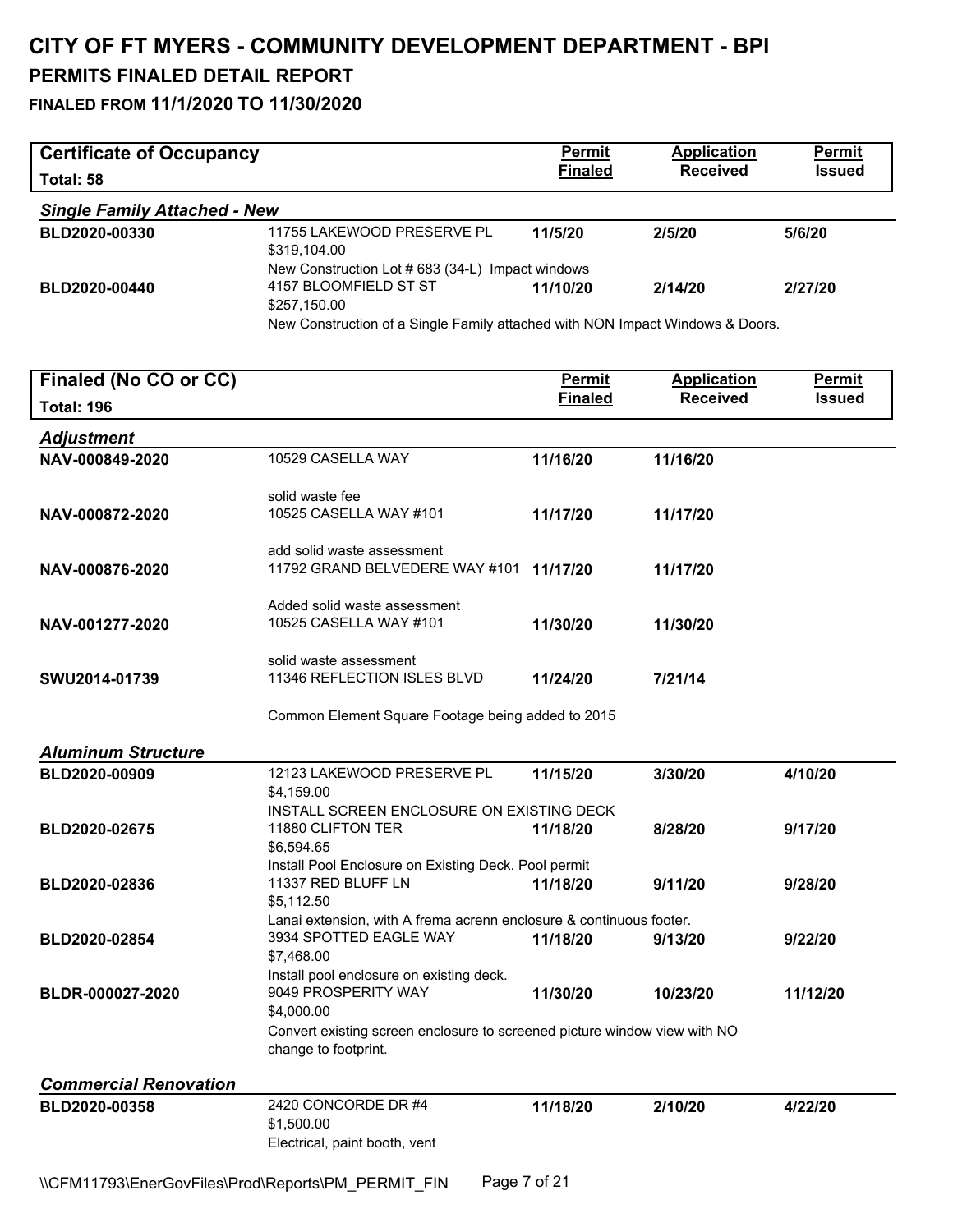| Finaled (No CO or CC)                          |                                                                                                                                           | <b>Permit</b>  | <b>Application</b> | <b>Permit</b> |
|------------------------------------------------|-------------------------------------------------------------------------------------------------------------------------------------------|----------------|--------------------|---------------|
| <b>Total: 196</b>                              |                                                                                                                                           | <b>Finaled</b> | <b>Received</b>    | <b>Issued</b> |
| <b>Commercial Renovation</b>                   |                                                                                                                                           |                |                    |               |
| BLD2020-00991                                  | 431 VAN BUREN<br>\$2,987.00<br>Concrete repair of 2nd floor walkway.                                                                      | 11/15/20       | 4/6/20             | 4/21/20       |
| <b>Demolition - Entire Structure</b>           |                                                                                                                                           |                |                    |               |
| BLD2020-01298                                  | 3193 E RIVERSIDE DR<br>\$5,000.00                                                                                                         | 11/5/20        | 5/11/20            | 5/27/20       |
| BLD2020-02516                                  | Complete demolition of all structures on property (2 structures)<br>2600 KATHERINE ST<br>\$14,920.00                                      | 11/13/20       | 8/17/20            | 9/1/20        |
| BLD2020-03034                                  | Demolish and haul away former metal office building structure.<br>3538 SEMINOLE AVE<br>\$7,470.00<br>Demolish and haul away entire house. | 11/13/20       | 9/30/20            | 10/14/20      |
| <b>Driveway On Property Only</b>               |                                                                                                                                           |                |                    |               |
| SIT2019-00409                                  | 2636 SECOND ST<br>\$800.00                                                                                                                | 11/3/20        | 11/15/19           | 12/18/19      |
| SIT2020-00287                                  | patch and seal driveway<br>1567 JEFFERSON AVE<br>\$4,000.00                                                                               | 11/13/20       | 8/17/20            | 8/24/20       |
| <b>Existing/Replace/Repair: 1&amp;2 Family</b> | Putting a circular concrete driveway attached to the existing driveway                                                                    |                |                    |               |
| TRD-000339-2020                                | 4160 CASTILLA CIR #105<br>\$4,689.00<br>HVAC replacement                                                                                  | 11/18/20       | 11/2/20            | 11/13/20      |
| TRD2020-00869                                  | 11101 OXBRIDGE WAY<br>\$5,958.00                                                                                                          | 11/4/20        | 3/26/20            | 4/16/20       |
| TRD2020-01172                                  | change out 3.5 ton 14 seer 10kw split system<br>4046 ASHENTREE CT<br>\$5,738.00                                                           | 11/15/20       | 4/28/20            | 4/29/20       |
| TRD2020-01227                                  | upstairs loft - a 1 ton mini split, heatpump system for supplemental cooling<br>10460 CURRY PALM LN<br>\$5,900.00                         | 11/15/20       | 5/1/20             | 5/1/20        |
| TRD2020-01373                                  | Replacing split A/C system.<br>9918 VIA SAN MARCO LOOP<br>\$5,400.00                                                                      | 11/17/20       | 5/14/20            | 5/14/20       |
| TRD2020-02857                                  | Install 3 ton, 14 sr - like for like<br>9360 VIA SAN GIOVANI ST<br>\$9,149.00<br>Replace 4 ton 15 seer 8 kw split sys like for like       | 11/19/20       | 10/12/20           | 10/13/20      |
| <b>Existing/Replace/Repair: Commercial</b>     |                                                                                                                                           |                |                    |               |
| TRD2020-02437                                  | 3808 SEAGO LN<br>\$6,630.00                                                                                                               | 11/25/20       | 8/27/20            | 9/1/20        |
| TRD2020-02773                                  | Replace Air Handler and Condenser<br>11980 Paseo Grande BLVD #- guard hous11/16/20<br>\$5,838.00                                          |                | 10/5/20            | 10/6/20       |
|                                                | Replace existing 2 ton hvac split system with like 2 ton system to existing ductwork.                                                     |                |                    |               |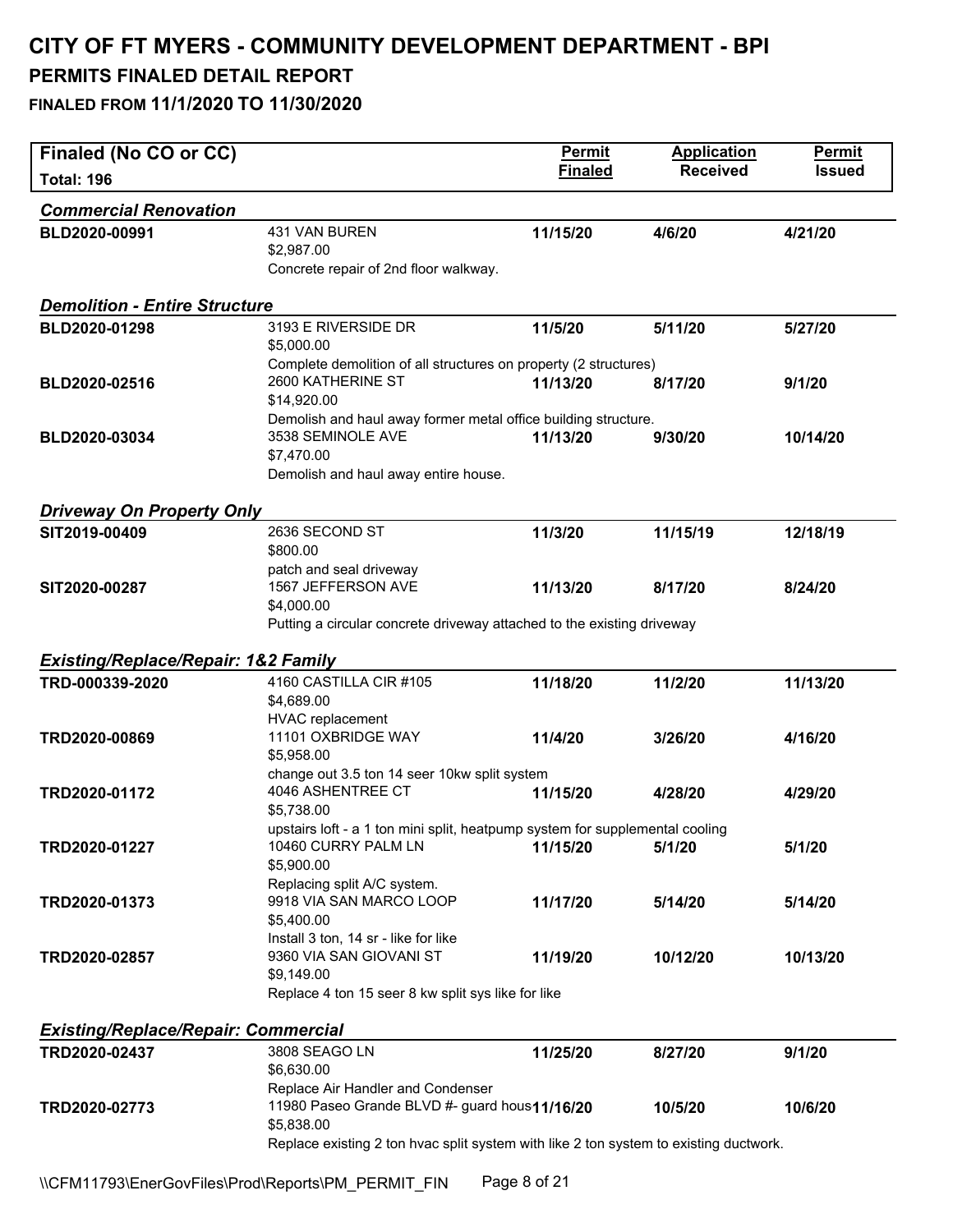| Finaled (No CO or CC)                                     |                                                                                                    | <b>Permit</b>  | <b>Application</b> | Permit        |
|-----------------------------------------------------------|----------------------------------------------------------------------------------------------------|----------------|--------------------|---------------|
| <b>Total: 196</b>                                         |                                                                                                    | <b>Finaled</b> | <b>Received</b>    | <b>Issued</b> |
| <b>Existing/Replace/Repair: Commercial</b>                |                                                                                                    |                |                    |               |
| TRD2020-02893                                             | 3900 PALM BEACH BLVD                                                                               | 11/12/20       | 10/14/20           | 10/14/20      |
|                                                           | \$1,000.00                                                                                         |                |                    |               |
|                                                           | Repipe restaurant.                                                                                 |                |                    |               |
| <b>Existing/Replace/Repair: Multi-Family</b>              |                                                                                                    |                |                    |               |
| TRD-000059-2020                                           | 8832 OLIVERIA ST #9501                                                                             | 11/16/20       | 10/25/20           | 10/26/20      |
|                                                           | \$4,715.00                                                                                         |                |                    |               |
|                                                           | AIR HANDLER CHANGE OUT ONLY                                                                        |                |                    |               |
| TRD-000560-2020                                           | 10019 SKY VIEW WAY #1408                                                                           | 11/23/20       | 11/6/20            | 11/13/20      |
|                                                           | \$5,535.00                                                                                         |                |                    |               |
|                                                           | A/C CHANGE OUT/SPLIT-SYSTEM                                                                        |                |                    |               |
| TRD-000766-2020                                           | 1019 MARSH AVE #504<br>\$1,830.00                                                                  | 11/18/20       | 11/13/20           | 11/13/20      |
|                                                           | REPIPE UNIT DUE TO COPPER PIPE LEAKING                                                             |                |                    |               |
| TRD2020-01341                                             | 1920 VIRGINIA AVE #1503                                                                            | 11/30/20       | 5/11/20            | 5/11/20       |
|                                                           | \$7,395.00                                                                                         |                |                    |               |
|                                                           | A/C Change Out - Like for Like equipment.                                                          |                |                    |               |
| TRD2020-01930                                             | 4160 CASTILLA CIR #101                                                                             | 11/18/20       | 7/7/20             | 7/8/20        |
|                                                           | \$4,689.00                                                                                         |                |                    |               |
|                                                           | <b>HVAC Replacement</b>                                                                            |                |                    |               |
| <b>Existing/Replace/Repair: Multi-Family &gt; 15 Tons</b> |                                                                                                    |                |                    |               |
| TRD2020-02756                                             | 2797 FIRST ST #1803                                                                                | 11/24/20       | 10/2/20            | 10/5/20       |
|                                                           | \$7,000.00                                                                                         |                |                    |               |
|                                                           | Replace 2 ton 14 seer watersource system like for like                                             |                |                    |               |
| TRD2020-02795                                             | 2090 W FIRST ST #E3205                                                                             | 11/4/20        | 10/7/20            | 10/8/20       |
|                                                           | \$7,398.00                                                                                         |                |                    |               |
|                                                           | AC Change out, like for like.                                                                      |                |                    |               |
| <b>Fence/Wall/Dump Enclosure</b>                          |                                                                                                    |                |                    |               |
| BLD2019-00938                                             | 2491 HIGHLAND AVE                                                                                  | 11/2/20        | 3/20/19            | 10/11/19      |
|                                                           | \$2,862.31                                                                                         |                |                    |               |
|                                                           | COD2019-00816 Repair of stolen chain link fence                                                    |                |                    |               |
| BLD2020-01112                                             | 2945 VAN BUREN ST                                                                                  | 11/10/20       | 4/20/20            | 6/15/20       |
|                                                           | \$6,000.00<br>Construct a dumpster enclosure                                                       |                |                    |               |
| BLD2020-02891                                             | 3747 CLEVELAND AVE                                                                                 | 11/3/20        | 9/16/20            | 10/7/20       |
|                                                           | \$11,000.00                                                                                        |                |                    |               |
|                                                           | Dumpster Enclosure. Spoke with Rob Howard and signed/sealed plans are not                          |                |                    |               |
|                                                           | required.                                                                                          |                |                    |               |
| BLD2020-02954                                             | 3732 IRONBRIDGE BLVD                                                                               | 11/12/20       | 9/22/20            | 10/7/20       |
|                                                           | \$13,489.00                                                                                        |                |                    |               |
|                                                           | install 146 If of 8' high chain link fence with no gates; install 235 If of 6' high                |                |                    |               |
| BLD2020-03156                                             | chainlink fence with 2 gates. all with barbwire + privacy screen front<br>1710 MCGREGOR RESERVE DR | 11/18/20       | 10/6/20            | 10/29/20      |
|                                                           | \$4,000.00                                                                                         |                |                    |               |
|                                                           | 148' of 6' Vinyl with one gate.                                                                    |                |                    |               |
|                                                           |                                                                                                    |                |                    |               |
| <b>FPL: Commercial</b>                                    |                                                                                                    |                |                    |               |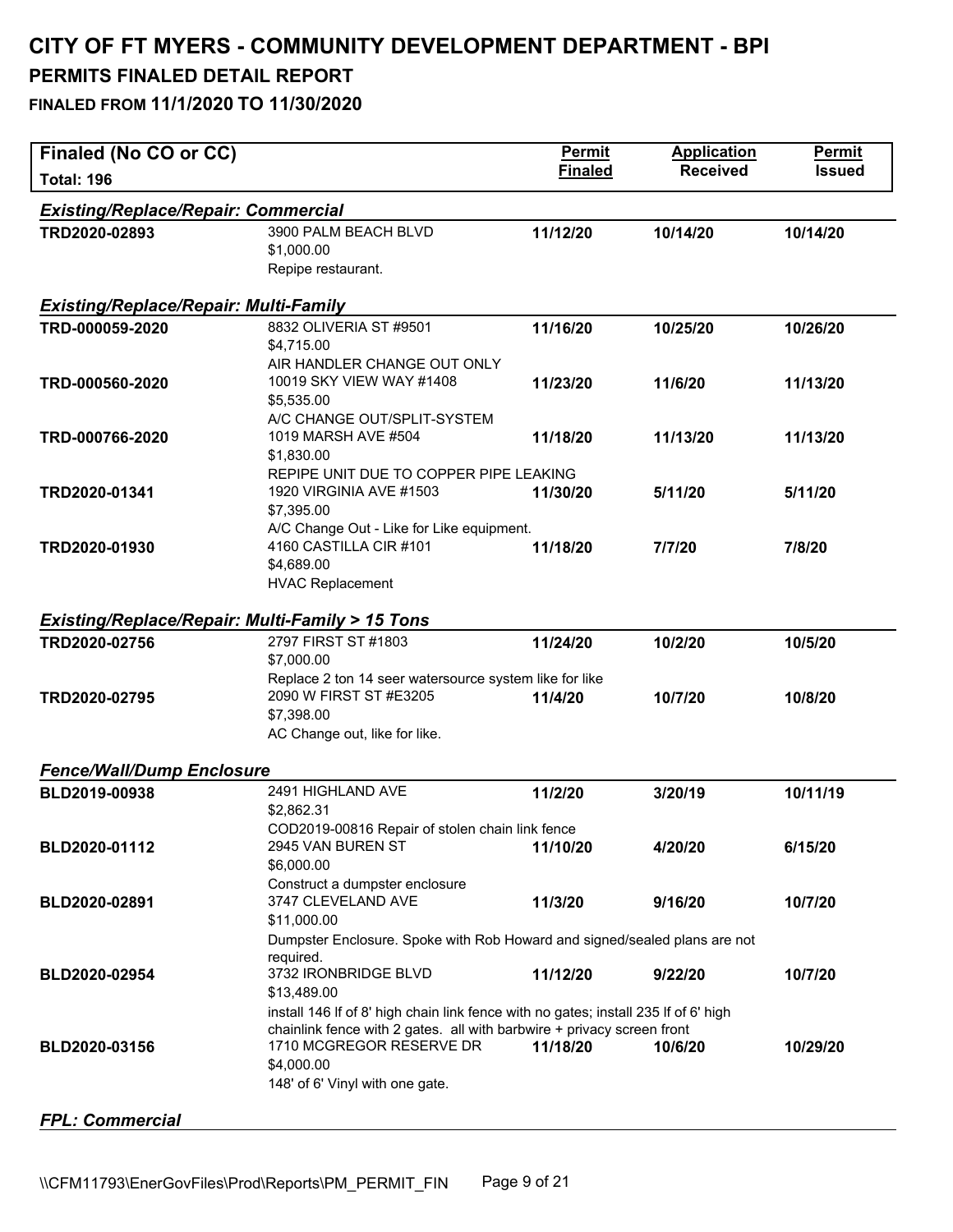| Finaled (No CO or CC)           |                                                                                                                                                                                   | <b>Permit</b>  | <b>Application</b> | Permit        |
|---------------------------------|-----------------------------------------------------------------------------------------------------------------------------------------------------------------------------------|----------------|--------------------|---------------|
| <b>Total: 196</b>               |                                                                                                                                                                                   | <b>Finaled</b> | <b>Received</b>    | <b>Issued</b> |
| <b>FPL: Commercial</b>          |                                                                                                                                                                                   |                |                    |               |
| TRD2020-02749                   | 3414 CLEVELAND AVE #3420<br>\$0.00                                                                                                                                                | 11/20/20       | 10/1/20            | 10/28/20      |
|                                 | FPL TO REENERGIZE EXISTING SERVICE. NO WORK AUTHROIZED                                                                                                                            |                |                    |               |
| <b>Fuel Gas: 1&amp;2 Family</b> |                                                                                                                                                                                   |                |                    |               |
| TRD2020-01808                   | 10500 SOLARO ST<br>\$2,000.00                                                                                                                                                     | 11/18/20       | 6/24/20            | 6/25/20       |
| TRD2020-02585                   | 500 gal u/g propane tank and piping to standby generator<br>1524 LINHART AVE<br>\$500.00                                                                                          | 11/18/20       | 9/14/20            | 10/31/20      |
|                                 | line only to pool heater from existing system                                                                                                                                     |                |                    |               |
| <b>Garage/Carport</b>           |                                                                                                                                                                                   |                |                    |               |
| BLD2020-01340                   | 3318 MCGREGOR BLVD #3320<br>\$4,500.00                                                                                                                                            | 11/19/20       | 5/15/20            | 6/11/20       |
|                                 | Adding plumbing for bathroom and washer/dryer in detatched garage, ading<br>electrical outlet (there is a main house, mother-in-law suite and detached garage<br>on the property) |                |                    |               |
| <b>Generator</b>                |                                                                                                                                                                                   |                |                    |               |
| BLD2020-02490                   | 10854 RUTHERFORD RD<br>\$22,000.00                                                                                                                                                | 11/30/20       | 8/13/20            | 9/17/20       |
|                                 | Install customer supplied 22KW Generator w 200 AMp transfer switch and update<br>grounding sys                                                                                    |                |                    |               |
| <b>Ground Sign - Erect</b>      |                                                                                                                                                                                   |                |                    |               |
| SIG2020-00160                   | 10420 WASHINGTONIA PALM WAY #-Clu11/20/20                                                                                                                                         |                | 8/20/20            | 9/3/20        |
| SIG2020-00161                   | Reface existing ground sign<br>10420 WASHINGTONIA PALM WAY #-Clu11/20/20                                                                                                          |                | 8/20/20            | 9/3/20        |
| SIG2020-00162                   | Reface existing ground sign<br>10420 WASHINGTONIA PALM WAY #-Clu11/20/20                                                                                                          |                | 8/20/20            | 9/3/20        |
|                                 | Reface existing ground sign                                                                                                                                                       |                |                    |               |
| <b>New: Multi-Family</b>        |                                                                                                                                                                                   |                |                    |               |
| TRD2020-02503                   | 12043 HAWTHORN LAKE DR<br>\$950.00                                                                                                                                                | 11/13/20       | 9/3/20             | 9/3/20        |
| TRD2020-02504                   | Irrigation/Lawn Sprinklers *Water source- Private Lake<br>11792 GRAND BELVEDERE WAY<br>\$950.00<br>Irrigation/ Lawn Sprinklers **Water Source - Private Lake                      | 11/13/20       | 9/3/20             | 9/3/20        |
| Permit                          |                                                                                                                                                                                   |                |                    |               |
| NAV-000490-2020                 | 1416 SANTA BARBARA AVE                                                                                                                                                            | 11/5/20        | 11/5/20            |               |
|                                 | demolition of shed                                                                                                                                                                |                |                    |               |
|                                 |                                                                                                                                                                                   |                |                    |               |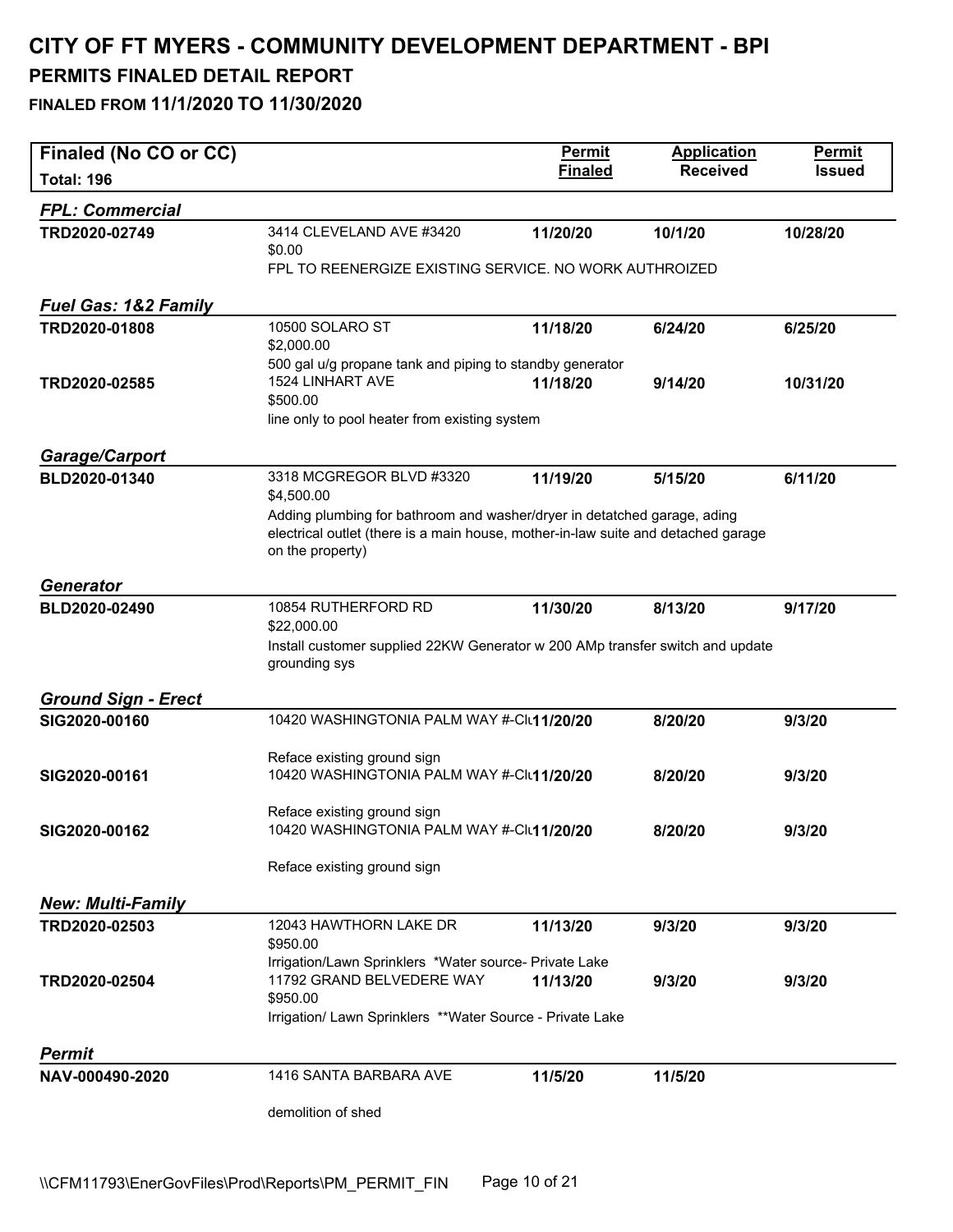**Finaled (No CO or CC)**<br> **Finaled** Permit Application Permit<br> **Finaled** Received Issued **Total: 196 Finaled Received Issued**  *Permit*  **NAV-000571-2020** 826 BREEZIE LN **11/6/20 11/6/20**  new garage and driveway **NAV-000674-2020** 10929 CHERRY LAUREL DR **11/10/20 11/10/20**  new pool **NAV-000800-2020** 2936 VALENCIA WAY **11/13/20 11/13/20**  new driveway, deck **NAV-000821-2020** 3954 SPOTTED EAGLE WAY **11/16/20 11/16/20**  new pool **NAV-000823-2020** 12002 MACQUARIE WAY **11/16/20 11/16/20**  new pool **NAV-000867-2020** 2125 SIMON CT **11/17/20 11/17/20**  demolition of shed **NAV-000906-2020** 2867 VIA PIAZZA LOOP **11/17/20 11/17/20**  new pool **NAV-000908-2020** 11067 ESTEBAN DR **11/17/20 11/17/20**  new pool **NAV-000922-2020** 10947 GLENHURST ST **11/17/20 11/17/20**  new pool **NAV-000926-2020** 11956 BOURKE PL **11/18/20 11/18/20**  new pool **NAV-000928-2020** 8651 MERCADO CT **11/18/20 11/18/20**  new pool **NAV-000931-2020** 3972 BLACK EAGLE LN **11/18/20 11/18/20**  new pool **NAV-001093-2020** 826 BREEZIE LN **11/23/20 11/23/20**  new garage **NAV-001252-2020** 11061 CASTLEREAGH ST **11/30/20 11/30/20**  new pool **NAV-001257-2020** 3979 MCGREGOR BLVD **11/30/20 11/30/20**  new pickleball court **SWU2019-00765** 10123 CHESAPEAKE BAY DR **11/23/20 9/6/19**  new sf **SWU2019-00875** 101 LUCILLE AVE **11/2/20 10/15/19**  concrete addition to combined lot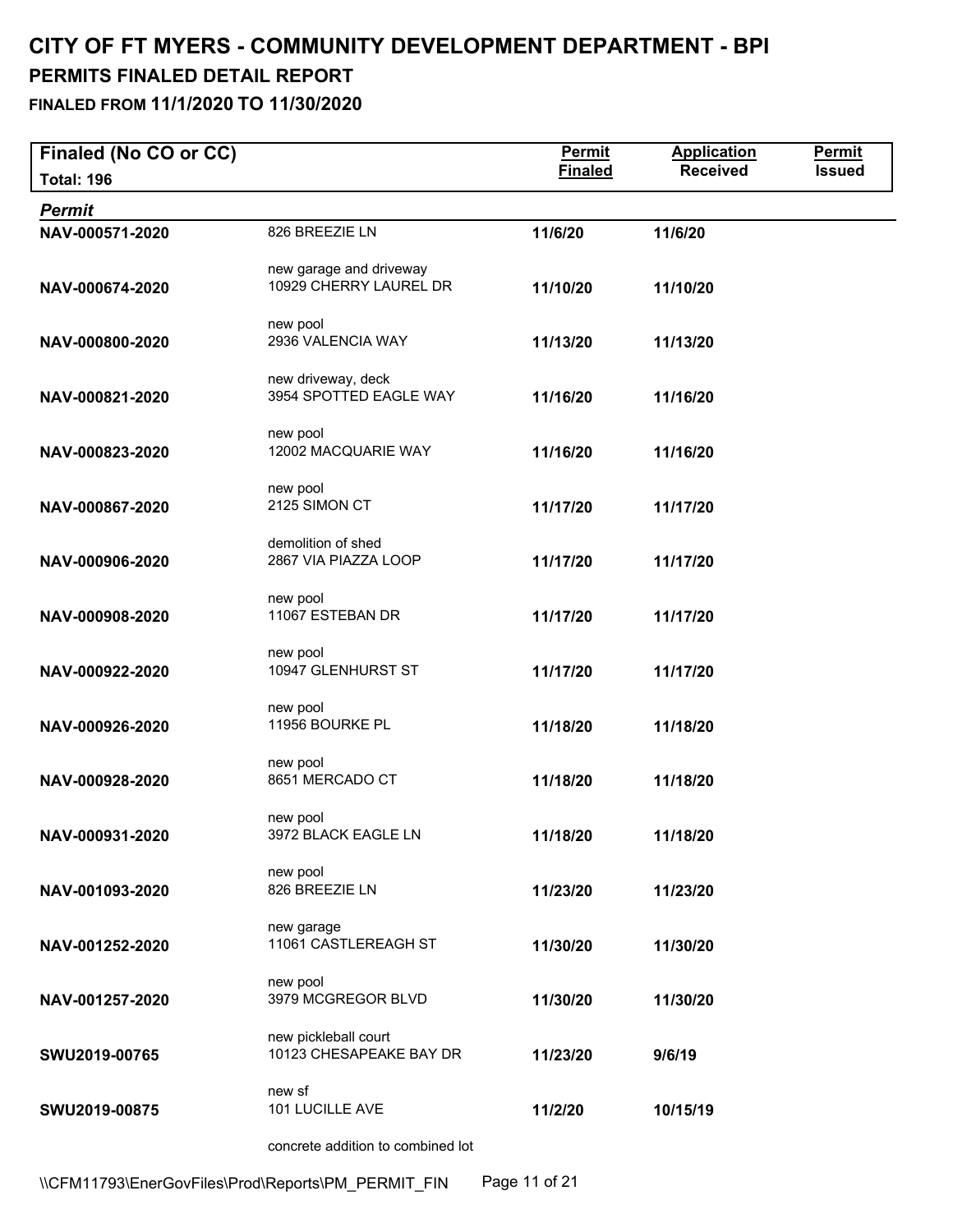| Finaled (No CO or CC) |                                                                                            | <b>Permit</b>  | <b>Application</b> | <b>Permit</b> |
|-----------------------|--------------------------------------------------------------------------------------------|----------------|--------------------|---------------|
| <b>Total: 196</b>     |                                                                                            | <b>Finaled</b> | <b>Received</b>    | <b>Issued</b> |
| <b>Permit</b>         |                                                                                            |                |                    |               |
| SWU2019-00908         | 3073 BIRCHIN LN                                                                            | 11/3/20        | 10/29/19           |               |
|                       | new sf                                                                                     |                |                    |               |
| SWU2019-00925         | 4462 DUTCHESS PARK RD                                                                      | 11/12/20       | 11/4/19            |               |
|                       |                                                                                            |                |                    |               |
| SWU2019-00926         | new sfa<br>4458 DUTCHESS PARK RD                                                           | 11/12/20       | 11/4/19            |               |
|                       |                                                                                            |                |                    |               |
| SWU2019-00940         | new sf<br>11788 ARBORWOOD PRESERVE BLVD 11/3/20                                            |                | 11/12/19           |               |
|                       |                                                                                            |                |                    |               |
|                       | new sf and pool                                                                            |                |                    |               |
| SWU2019-01087         | 3119 ROYAL GARDENS AVE                                                                     | 11/17/20       | 12/11/19           |               |
|                       | new sf                                                                                     |                |                    |               |
| SWU2019-01107         | 11391 TIVERTON TRCE                                                                        | 11/9/20        | 12/16/19           |               |
|                       | new sf                                                                                     |                |                    |               |
| SWU2019-01116         | 3123 ROYAL GARDENS AVE                                                                     | 11/16/20       | 12/20/19           |               |
|                       | new sf                                                                                     |                |                    |               |
| SWU2020-00003         | 4224 LEMONGRASS DR                                                                         | 11/4/20        | 1/6/20             |               |
|                       |                                                                                            |                |                    |               |
|                       | new sf; 03/16/20 - 81 sq ft added for common element (clubhouse) as mapped on<br>02/19/20  |                |                    |               |
| SWU2020-00006         | 3057 ROYAL GARDENS AVE                                                                     | 11/10/20       | 1/7/20             |               |
|                       | new sfa                                                                                    |                |                    |               |
| SWU2020-00007         | 3061 ROYAL GARDENS AVE                                                                     | 11/10/20       | 1/7/20             |               |
|                       |                                                                                            |                |                    |               |
| SWU2020-00016         | new sfa<br>4228 LEMONGRASS DR                                                              | 11/6/20        | 1/7/20             |               |
|                       |                                                                                            |                |                    |               |
|                       | new sfa; 03/16/20 - 81 sq ft added for common element (clubhouse) as mapped on<br>02/19/20 |                |                    |               |
| SWU2020-00017         | 4216 LEMONGRASS DR                                                                         | 11/3/20        | 1/7/20             |               |
|                       | new sfa; 03/16/20 - 81 sq ft added for common element (clubhouse) as mapped on             |                |                    |               |
|                       | 02/19/20                                                                                   |                |                    |               |
| SWU2020-00018         | 4220 LEMONGRASS DR                                                                         | 11/4/20        | 1/7/20             |               |
|                       | new sfa; 03/16/20 - 81 sq ft added for common element (clubhouse) as mapped on             |                |                    |               |
|                       | 02/19/20                                                                                   |                |                    |               |
| SWU2020-00028         | 3053 ROYAL GARDENS AVE                                                                     | 11/12/20       | 1/10/20            |               |
|                       | new sf                                                                                     |                |                    |               |
| SWU2020-00030         | 3049 ROYAL GARDENS AVE                                                                     | 11/12/20       | 1/13/20            |               |
|                       | new sfa                                                                                    |                |                    |               |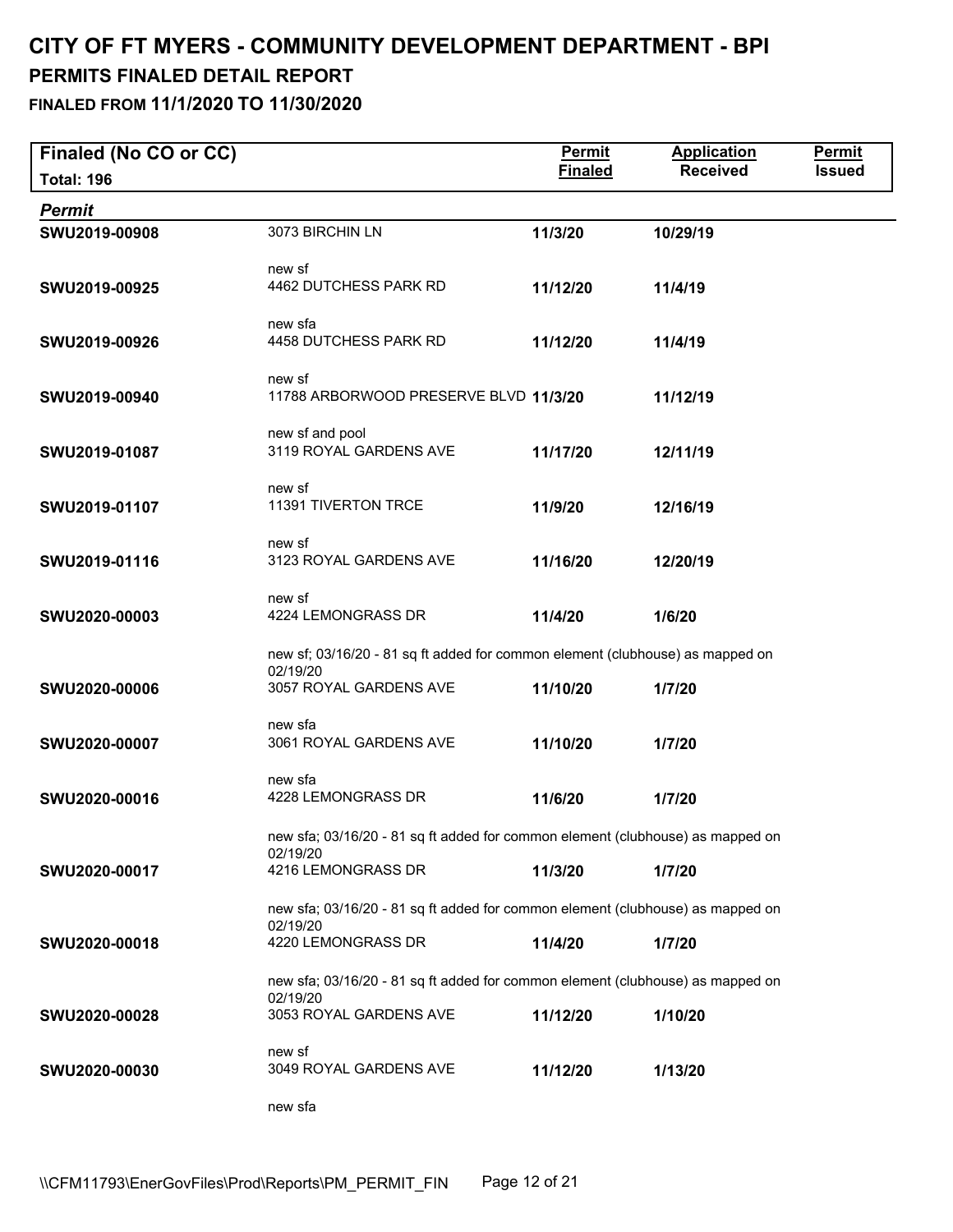| Finaled (No CO or CC) |                                                                                           | <b>Permit</b>  | <b>Application</b> | <b>Permit</b> |
|-----------------------|-------------------------------------------------------------------------------------------|----------------|--------------------|---------------|
| <b>Total: 196</b>     |                                                                                           | <b>Finaled</b> | <b>Received</b>    | <b>Issued</b> |
| <b>Permit</b>         |                                                                                           |                |                    |               |
| SWU2020-00035         | 4236 LEMONGRASS DR                                                                        | 11/18/20       | 1/15/20            |               |
|                       | new sfa; 03/16/20 - 81 sq ft added for common element (clubhouse) as mapped on            |                |                    |               |
|                       | 02/19/20                                                                                  |                |                    |               |
| SWU2020-00036         | 4232 LEMONGRASS DR                                                                        | 11/18/20       | 1/15/20            |               |
|                       | new sfa; 03/16/20 - 81 sq ft added for common element (clubhouse) as mapped on            |                |                    |               |
| SWU2020-00085         | 02/19/20<br>3061 BIRCHIN LN                                                               | 11/2/20        | 1/30/20            |               |
|                       |                                                                                           |                |                    |               |
|                       | new sf                                                                                    |                |                    |               |
| SWU2020-00086         | 3055 BIRCHIN LN                                                                           | 11/13/20       | 1/30/20            |               |
|                       | new sf                                                                                    |                |                    |               |
| SWU2020-00108         | 11916 ARBOR TRACE DR                                                                      | 11/4/20        | 2/11/20            |               |
|                       | new sf and pool                                                                           |                |                    |               |
| SWU2020-00109         | 11908 ARBOR TRACE DR                                                                      | 11/5/20        | 2/11/20            |               |
|                       |                                                                                           |                |                    |               |
| SWU2020-00119         | new sf<br>4289 BLUEGRASS DR                                                               | 11/9/20        | 2/13/20            |               |
|                       |                                                                                           |                |                    |               |
|                       | new sf; 03/06/20 - 81 sq ft added for common element (clubhouse) as mapped on<br>02/19/20 |                |                    |               |
| SWU2020-00122         | 4313 TEABERRY LN                                                                          | 11/6/20        | 2/13/20            |               |
|                       | new sf; 03/06/20 - 81 sq ft added for common element (clubhouse) as mapped on             |                |                    |               |
|                       | 02/19/20                                                                                  |                |                    |               |
| SWU2020-00125         | 4381 BLUEGRASS DR                                                                         | 11/12/20       | 2/14/20            |               |
|                       | new sf and pool; 03/06/20 - 81 sq ft added for common element (clubhouse) as              |                |                    |               |
|                       | mapped on 02/19/20                                                                        |                |                    |               |
| SWU2020-00126         | 4161 BLOOMFIELD ST ST                                                                     | 11/5/20        | 2/14/20            |               |
|                       | new sfa                                                                                   |                |                    |               |
| SWU2020-00127         | 4157 BLOOMFIELD ST ST                                                                     | 11/9/20        | 2/14/20            |               |
|                       | new sfa                                                                                   |                |                    |               |
| SWU2020-00191         | 3058 BIRCHIN LN                                                                           | 11/2/20        | 3/16/20            |               |
|                       | new sf                                                                                    |                |                    |               |
| SWU2020-00192         | 3054 BIRCHIN LN                                                                           | 11/16/20       | 3/16/20            |               |
|                       |                                                                                           |                |                    |               |
| SWU2020-00211         | new sf<br>11401 BATTERSEA PL                                                              | 11/30/20       | 3/20/20            |               |
|                       |                                                                                           |                |                    |               |
|                       | new sf and pool                                                                           |                |                    |               |
| SWU2020-00216         | 4093 SPOTTED EAGLE WAY                                                                    | 11/2/20        | 3/23/20            |               |
|                       | new sf                                                                                    |                |                    |               |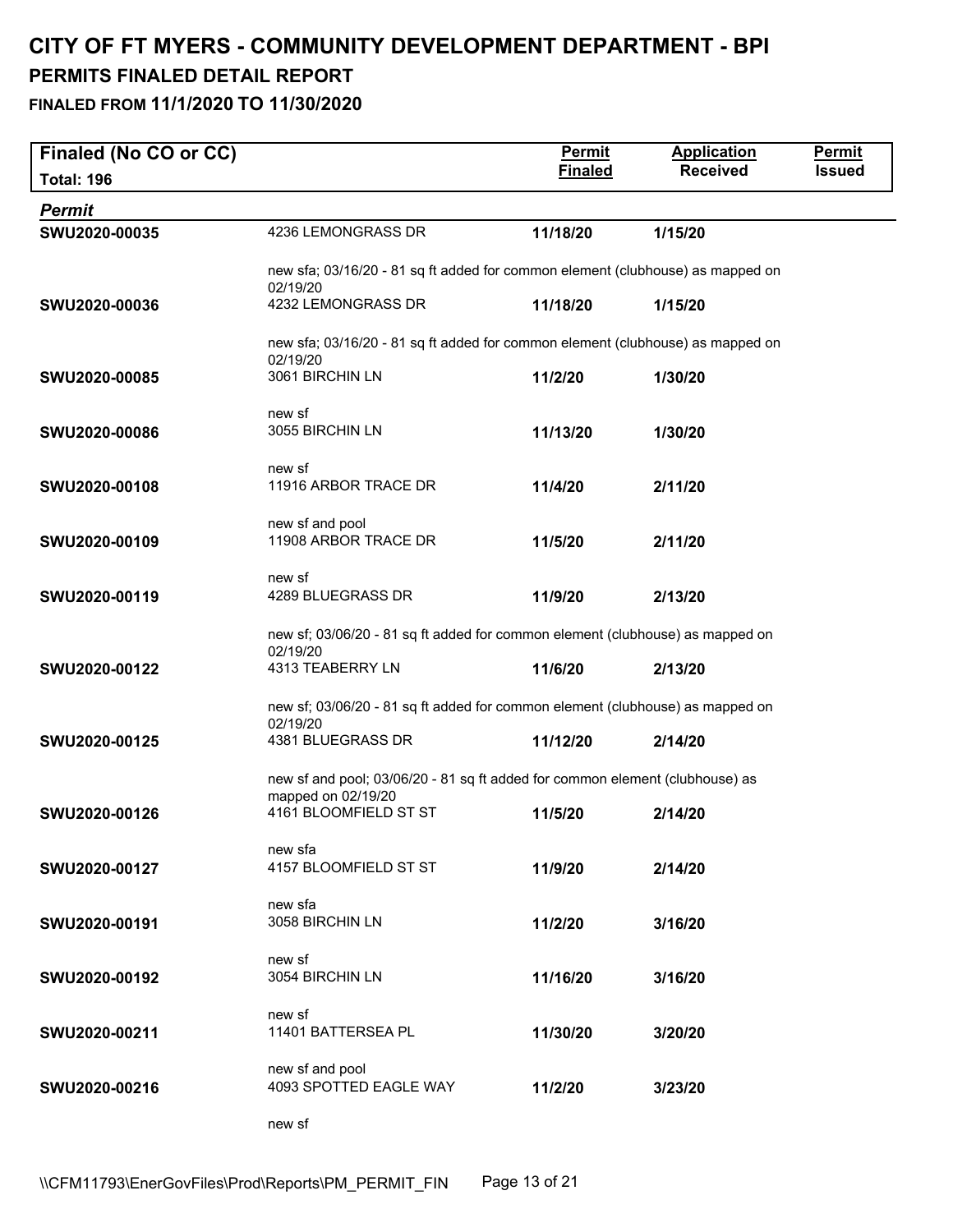| Finaled (No CO or CC) |                                                                                                                  | <b>Permit</b>  | <b>Application</b> | Permit        |
|-----------------------|------------------------------------------------------------------------------------------------------------------|----------------|--------------------|---------------|
| <b>Total: 196</b>     |                                                                                                                  | <b>Finaled</b> | <b>Received</b>    | <b>Issued</b> |
| Permit                |                                                                                                                  |                |                    |               |
| SWU2020-00225         | 3029 BIRCHIN LN                                                                                                  | 11/18/20       | 3/30/20            |               |
| SWU2020-00241         | new sf<br>11500 FOXBRIAR LN                                                                                      | 11/18/20       | 4/7/20             |               |
| SWU2020-00244         | new sf<br>3100 ROYAL GARDENS AVE                                                                                 | 11/12/20       | 4/7/20             |               |
| SWU2020-00261         | new sf<br>11880 CLIFTON TER                                                                                      | 11/18/20       | 4/20/20            |               |
| SWU2020-00268         | new sf and pool<br>11575 LAKEWOOD PRESERVE PL                                                                    | 11/18/20       | 4/21/20            |               |
| SWU2020-00269         | new sf<br>11533 FOXBRIAR LN                                                                                      | 11/18/20       | 4/21/20            |               |
| SWU2020-00273         | new sf<br>11564 RIVERSTONE LN                                                                                    | 11/2/20        | 4/21/20            |               |
| SWU2020-00297         | new sf<br>11857 HICKORY ESTATE CIR CIR                                                                           | 11/4/20        | 4/30/20            |               |
| SWU2020-00298         | new sf and pool<br>11853 HICKORY ESTATE CIR CIR                                                                  | 11/10/20       | 4/30/20            |               |
| SWU2020-00310         | new sf and pool<br>11862 HICKORY ESTATE CIR CIR                                                                  | 11/5/20        | 5/6/20             |               |
| SWU2020-00336         | new sf and pool<br>4342 TEABERRY LN                                                                              | 11/6/20        | 5/20/20            |               |
| SWU2020-00337         | new sf - 81 sq ft added for common element (clubhouse) as mapped on 02/19/20<br>4348 TEABERRY LN 11/2/20 5/20/20 |                |                    |               |
| SWU2020-00345         | new sf - 81 sq ft added for common element (clubhouse) as mapped on 02/19/20<br>3950 SPOTTED EAGLE WAY           | 11/3/20        | 5/21/20            |               |
| SWU2020-00433         | new sf<br>3025 BIRCHIN LN                                                                                        | 11/9/20        | 6/19/20            |               |
| SWU2020-00443         | new sf<br>11310 TIVERTON TRCE                                                                                    | 11/5/20        | 6/23/20            |               |
| SWU2020-00449         | new sf and pool<br>4173 BLOOMFIELD ST ST                                                                         | 11/30/20       | 6/25/20            |               |
| SWU2020-00451         | new sfa<br>3934 SPOTTED EAGLE WAY                                                                                | 11/30/20       | 6/25/20            |               |
|                       | new sf and pool                                                                                                  |                |                    |               |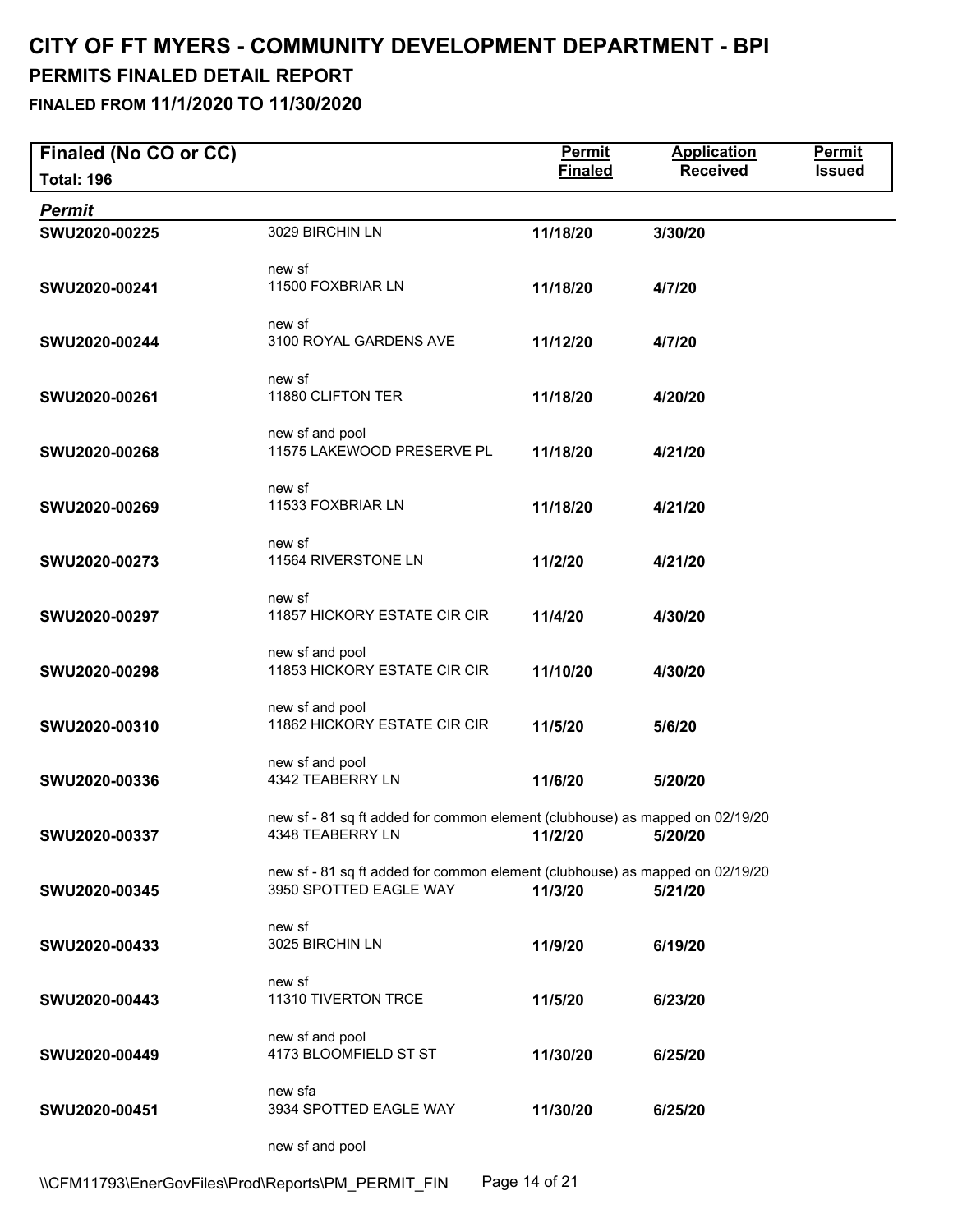**Finaled (No CO or CC)**<br> **Finaled** Permit Application Permit<br> **Finaled** Received Issued **Total: 196 Finaled Received Issued**  *Permit*  **SWU2020-00458** 4101 SPOTTED EAGLE WAY **11/12/20 6/30/20**  new sf **SWU2020-00464** 3999 SPOTTED EAGLE WAY **11/18/20 7/2/20**  new sf and pool **SWU2020-00775** 1334 PLUMOSA DR **11/5/20 9/30/20**  demolition permit BLD2020-03063 *Pool & Spa: 1&2 Family*  **PSP2019-00201** 11905 SILVER COBBLESTONE WAY **11/15/20 9/5/19 10/2/19**  \$56,000.00 New pool construction with screen and equiptment. ((PRIVATE PROVIDER-INSPECTIONS ONLY)) **PSP2020-00131** 2820 VIA PIAZZA LOOP **11/12/20 6/10/20 7/10/20**  \$65,250.00 Install pool & spa/ site specific **PSP2020-00186** 11853 HICKORY ESTATE CIR CIR **11/13/20 7/24/20 8/4/20**  \$35,000.00 Pool, Paver deck, pentair circulation pump **PSP2020-00193** 11916 ARBOR TRACE DR **11/24/20 7/30/20 8/10/20**  \$34,000.00 Pool, Paver Deck, Pentair Circulation Pump. **PSP2020-00194** 11857 HICKORY ESTATE CIR CIR **11/24/20 7/30/20 8/10/20**  \$35,000.00 Pool, Paver Deck, Pentair Circulation Pump. **PSP2020-00201** 11952 ARBOR TRACE DR **11/10/20 8/2/20 8/13/20**  \$34,000.00 Pool, Paver Deck, Pentair Circulation Pump. **PSP2020-00214** 3999 SPOTTED EAGLE WAY **11/18/20 8/13/20 8/20/20**  \$35,000.00 IN GROUND POOL & SPA WITH PAVER DECK - SCREEN ENCLOSURE FOOTER PER ENGINEERING *Pool: 1&2 Family*  **PSP2019-00193** 1424 LINHART AVE **11/18/20 8/23/19 9/25/19**  \$34,500.00 New pool, deck, **PSP2020-00039** 10012 CHESAPEAKE BAY DR **11/30/20 3/2/20 3/10/20**  \$99,250.00 New in ground pool construction. (PRIVATE PROVIDER - INSPECTIONS ONLY)) **PSP2020-00137** 11306 POND CYPRESS ST **11/18/20 6/17/20 8/14/20**  \$70,506.00 Construction of pool and spa w/ deck *Re-Roof: 1&2 Family*  **TRD-000600-2020** 9354 INDEPENDENCE WAY **11/20/20 11/6/20 11/12/20**  \$69,280.00 remove and replace roof to metal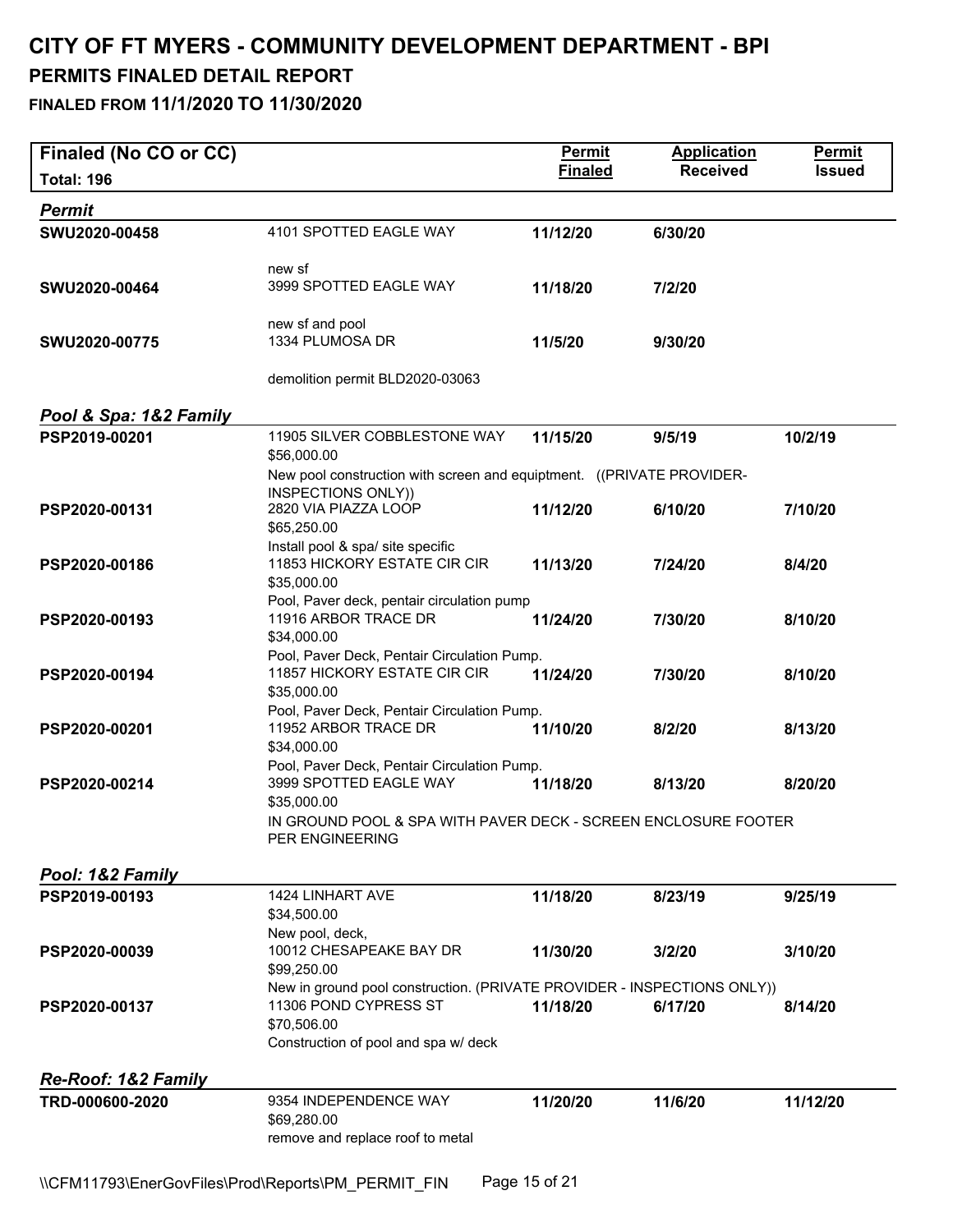| Finaled (No CO or CC)                         |                                                                                                                                                                       | <b>Permit</b>  | <b>Application</b> | <b>Permit</b> |
|-----------------------------------------------|-----------------------------------------------------------------------------------------------------------------------------------------------------------------------|----------------|--------------------|---------------|
| <b>Total: 196</b>                             |                                                                                                                                                                       | <b>Finaled</b> | <b>Received</b>    | <b>Issued</b> |
| <b>Re-Roof: 1&amp;2 Family</b>                |                                                                                                                                                                       |                |                    |               |
| TRD2020-01615                                 | 9219 INDEPENDENCE WAY<br>\$45,000.00<br>Reroof tile to tile                                                                                                           | 11/12/20       | 6/9/20             | 6/16/20       |
| TRD2020-02081                                 | 8311 ADELIO LN<br>\$44,000.00<br>Tile re-roof                                                                                                                         | 11/18/20       | 7/17/20            | 7/21/20       |
| TRD2020-02510                                 | 3036 VIA SAN MARCO CT<br>\$55,499.00<br>Tile to Tile Re-Roof                                                                                                          | 11/18/20       | 9/3/20             | 9/3/20        |
| TRD2020-02567                                 | 11209 LITHGOW LN<br>\$70,000.00<br>Remove and replace tile roof                                                                                                       | 11/13/20       | 9/10/20            | 9/11/20       |
| TRD2020-02682                                 | 9080 SHADOW GLEN WAY<br>\$55,625.92<br>Re-Roof Tile to Tile                                                                                                           | 11/23/20       | 9/25/20            | 9/28/20       |
| TRD2020-02718                                 | 1883 OAKLEY AVE<br>\$3,000.00                                                                                                                                         | 11/15/20       | 9/29/20            | 9/29/20       |
| TRD2020-02812                                 | Remove shingles, replace bad wood, Replace all vents, Install new shingles.<br>1816 OAKLEY AVE<br>\$6,800.00<br>Remove shingles, reinstall shingles.                  | 11/23/20       | 10/8/20            | 10/8/20       |
| TRD2020-02830                                 | 1347 JAMBALANA LN<br>\$9,500.00<br>Re-roof. Remove and replace shingle roof-25sq and flat roof-4sq                                                                    | 11/16/20       | 10/9/20            | 10/13/20      |
| TRD2020-02880                                 | 4244 AVIAN AVE<br>\$20,165.30<br>Hurricane Irma re-roof asphalt shingles to asphalt shingles.                                                                         | 11/6/20        | 10/13/20           | 10/14/20      |
| <b>Re-Roof: Commercial</b>                    |                                                                                                                                                                       |                |                    |               |
| TRD2020-00879                                 | 3525 MILAN DR<br>\$42,109.91                                                                                                                                          | 11/16/20       | 3/30/20            | 3/31/20       |
|                                               | Remove existing Shingle Roof system, renail deck, install Polyglass IRX-E<br>underlayment, install one layer GAF timberline Shingles.<br>2025 FOWLER ST 11/15/20      |                |                    |               |
| TRD2020-02489                                 | \$16,000.00<br>Tear off and install single ply TPO system                                                                                                             |                | 9/2/20             | 9/2/20        |
|                                               |                                                                                                                                                                       |                |                    |               |
| <b>Re-Roof: Multi-Family</b><br>TRD2020-00881 | 3511 MILAN DR<br>\$42,109.91                                                                                                                                          | 11/16/20       | 3/30/20            | 3/31/20       |
| TRD2020-00882                                 | Remove existing Shingle Roof system, renail deck, Install Polyglass IRX-E<br>underlayment, install one layer GAF timberline Shingles<br>3503 MILAN DR<br>\$42,109.91  | 11/16/20       | 3/30/20            | 3/31/20       |
| TRD2020-00885                                 | Remove existing Shingle Roof system, renail deck, install Polyglass IRX-E<br>underlayment, install one layer GAF timberline Shingles<br>4263 LIRON AVE<br>\$42,109.91 | 11/16/20       | 3/30/20            | 3/31/20       |
|                                               | Remove existing Shingle roof system, renail deck, Install Polyglass IRX-E<br>underlayment, Install GAF timberline HD Shingles one layer                               |                |                    |               |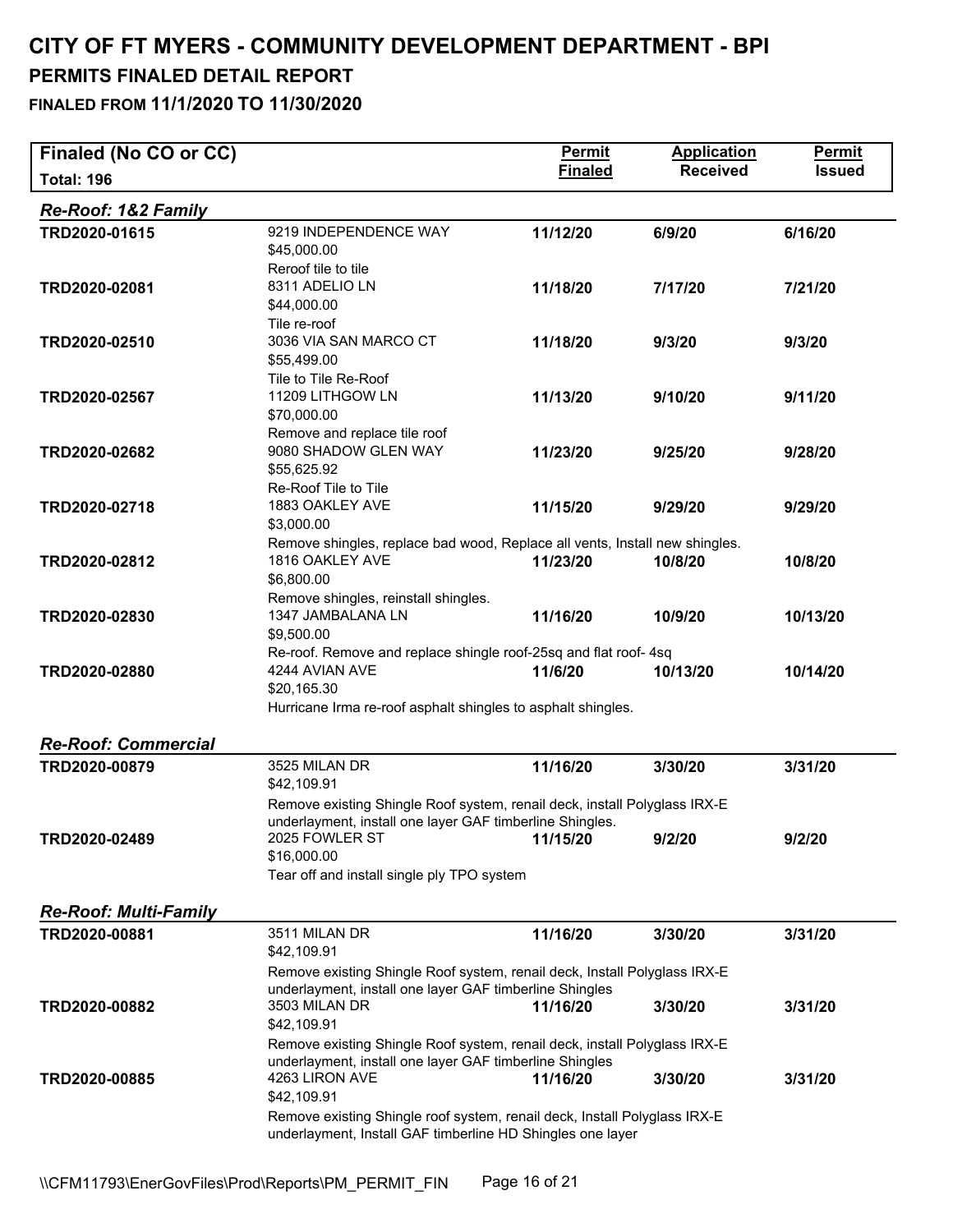| Finaled (No CO or CC)        |                                                                                                                                                                            | <b>Permit</b>  | <b>Application</b> | <b>Permit</b> |
|------------------------------|----------------------------------------------------------------------------------------------------------------------------------------------------------------------------|----------------|--------------------|---------------|
| <b>Total: 196</b>            |                                                                                                                                                                            | <b>Finaled</b> | <b>Received</b>    | <b>Issued</b> |
| <b>Re-Roof: Multi-Family</b> |                                                                                                                                                                            |                |                    |               |
| TRD2020-00886                | 4255 LIRON AVE<br>\$42,109.91                                                                                                                                              | 11/16/20       | 3/30/20            | 3/31/20       |
| TRD2020-00887                | Remove existing Shingle Roof system, renail deck, install Polyglass IRX-E<br>underlayment, install GAF timberline HD Shingles one layer<br>4247 LIRON AVE<br>\$42,109.91   | 11/16/20       | 3/30/20            | 3/31/20       |
| TRD2020-00888                | Remove existing Shingle Roof system, renail deck, Install Polyglass IRX-E<br>underlayment, Install GAF Timberline HD Shingles one layer<br>4239 LIRON AVE<br>\$42,109.91   | 11/16/20       | 3/30/20            | 3/31/20       |
| TRD2020-00890                | Remove existing Shingle Roof system, renail deck, install Polyglass IRX-E<br>underlayment, Install GAF Timberline HD Shingles one layer<br>4231 LIRON AVE<br>\$42,109.91   | 11/16/20       | 3/30/20            | 3/31/20       |
| TRD2020-00897                | Remove existing Shingle Roof system, renail deck, install Polyglass IRX-E<br>underlayment, install GAF Timberline HD Shingle one layer<br>4209 LIRON AVE<br>\$42,109.91    | 11/16/20       | 3/30/20            | 3/31/20       |
| TRD2020-00898                | Remove existing Shingle Roof system, re-nail deck, install Polyglass IRX-E<br>underlayment, install GAF timberline HD Shingles one layer.<br>4203 LIRON AVE<br>\$42,109.91 | 11/16/20       | 3/30/20            | 3/31/20       |
| TRD2020-00899                | Remove existing Shingle Roof system, re-nail deck, install Polyglass IRX-E<br>underlayment, install GAF timberline HD Shingles one layer.<br>4204 LIRON AVE<br>\$42,109.81 | 11/16/20       | 3/30/20            | 3/31/20       |
| TRD2020-00900                | Remove existing Shingle Roof system, re-nail deck, install Polyglass IRX-E<br>underlayment, install GAF timberline HD Shingles one layer.<br>4202 LIRON AVE<br>\$42,109.91 | 11/16/20       | 3/30/20            | 3/31/20       |
| TRD2020-00901                | Remove existing Shingle Roof system, re-nail deck, install Polyglass IRX-E<br>underlayment, install GAF timberline HD Shingles one layer.<br>4206 LIRON AVE<br>\$42,109.91 | 11/16/20       | 3/30/20            | 3/31/20       |
| TRD2020-00903                | Remove existing Shingle Roof system, re-nail deck, install Polyglass IRX-E<br>underlayment, install GAF timberline HD Shingles one layer.<br>4208 LIRON AVE<br>\$42,109.91 | 11/16/20       | 3/30/20            | 3/31/20       |
| TRD2020-00908                | Remove existing Shingle Roof system, re-nail deck, install Polyglass IRX-E<br>underlayment, install GAF timberline HD Shingles one layer.<br>4240 LIRON AVE<br>\$42,109.91 | 11/16/20       | 3/30/20            | 3/31/20       |
| TRD2020-00909                | Remove existing Shingle Roof system, re-nail deck, install Polyglass IRX-E<br>underlayment, install GAF timberline HD Shingles one layer.<br>4248 LIRON AVE<br>\$42,109.91 | 11/16/20       | 3/30/20            | 3/31/20       |
| TRD2020-00910                | Remove existing Shingle Roof system, re-nail deck, install Polyglass IRX-E<br>underlayment, install GAF timberline HD Shingles one layer.<br>4256 LIRON AVE<br>\$42,109.91 | 11/16/20       | 3/30/20            | 3/31/20       |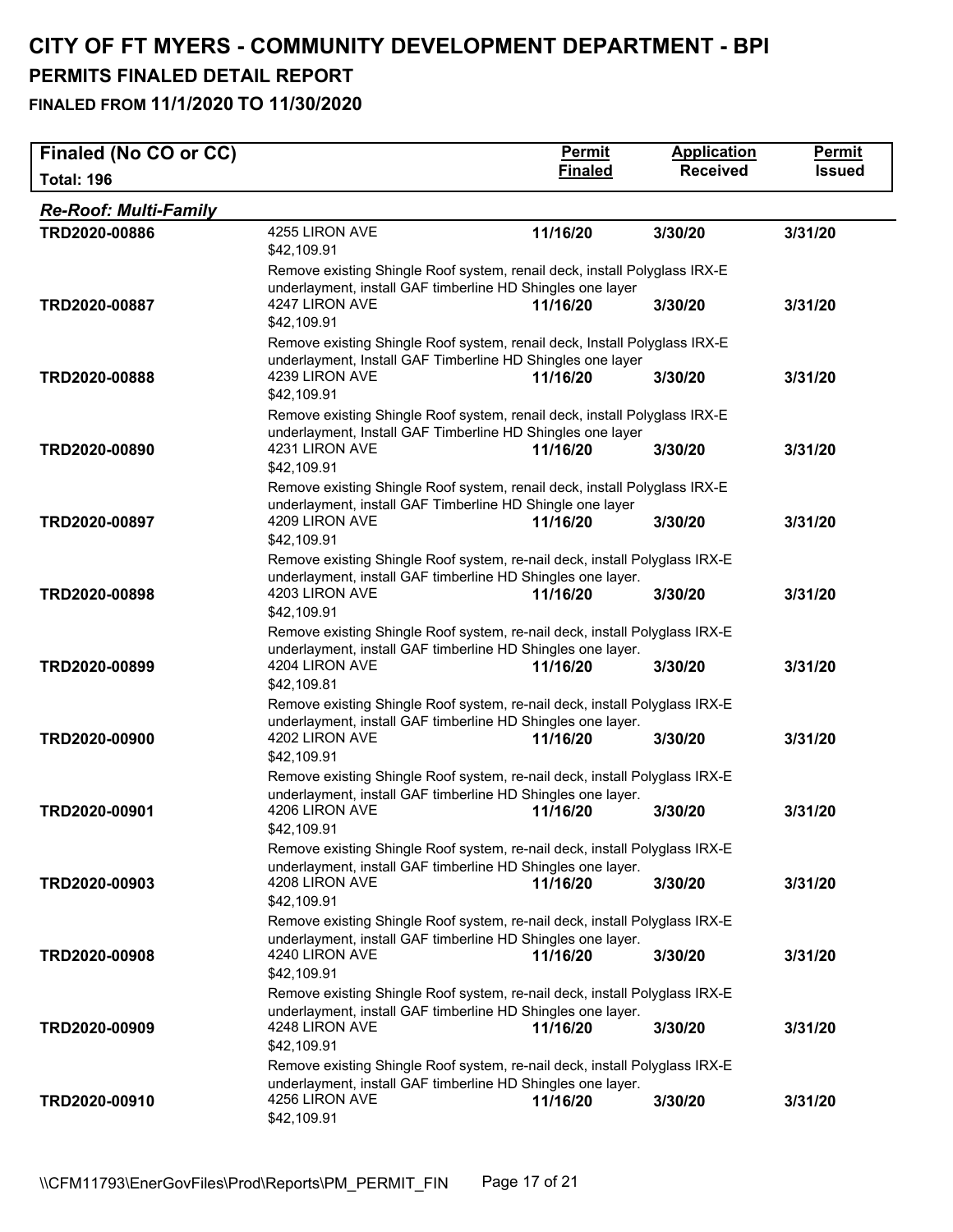| Finaled (No CO or CC)                 |                                                                                                                                                                                                                                                                                                                       | <b>Permit</b>  | <b>Application</b> | <b>Permit</b> |  |
|---------------------------------------|-----------------------------------------------------------------------------------------------------------------------------------------------------------------------------------------------------------------------------------------------------------------------------------------------------------------------|----------------|--------------------|---------------|--|
| <b>Total: 196</b>                     |                                                                                                                                                                                                                                                                                                                       | <b>Finaled</b> | <b>Received</b>    | <b>Issued</b> |  |
| <b>Re-Roof: Multi-Family</b>          |                                                                                                                                                                                                                                                                                                                       |                |                    |               |  |
| TRD2020-00914                         | Remove existing Shingle Roof system, re-nail deck, install Polyglass IRX-E<br>underlayment, install GAF timberline HD Shingles one layer.<br>3508 MILAN DR<br>\$42,109.91<br>Remove existing Shingle Roof System, re-nail deck, Install Polyglass IRX-E<br>underlayment, Install GAF Timberline HD Shingles one Layer | 11/16/20       | 3/31/20            | 3/31/20       |  |
|                                       |                                                                                                                                                                                                                                                                                                                       |                |                    |               |  |
| <b>Right Of Way Only</b>              | 1567 JEFFERSON AVE                                                                                                                                                                                                                                                                                                    |                |                    |               |  |
| SIT2020-00264                         | \$4,000.00                                                                                                                                                                                                                                                                                                            | 11/2/20        | 7/21/20            | 8/24/20       |  |
| SIT2020-00321                         | Putting in circular driveway attached to the exisiting driveway<br>1500 GRACE AVE<br>\$500.00<br>ROW, EDxtended existing driveway 10' wide and 53 ft. long w/concrete 4in. deep.                                                                                                                                      | 11/2/20        | 9/3/20             | 9/23/20       |  |
| <b>Road Closure (ENG Item Review)</b> |                                                                                                                                                                                                                                                                                                                       |                |                    |               |  |
| SPEC-000266-2020                      | 13831 VectorAve.                                                                                                                                                                                                                                                                                                      | 11/6/20        | 10/29/20           | 10/30/20      |  |
|                                       |                                                                                                                                                                                                                                                                                                                       |                |                    |               |  |
| SPEC-000288-2020                      | Sherwood Crossroads Halloween Trick or Treat<br>1611 Hendry St.                                                                                                                                                                                                                                                       | 11/17/20       | 10/30/20           | 10/30/20      |  |
|                                       |                                                                                                                                                                                                                                                                                                                       |                |                    |               |  |
|                                       | Celebration of Life at Cowboy Up Saloon                                                                                                                                                                                                                                                                               |                |                    |               |  |
| <b>Sheds/Utility Structure</b>        |                                                                                                                                                                                                                                                                                                                       |                |                    |               |  |
| BLD2019-03833                         | 11611 Paseo Grande BLVD                                                                                                                                                                                                                                                                                               | 11/9/20        | 12/11/19           | 1/2/20        |  |
|                                       | \$5,455.00                                                                                                                                                                                                                                                                                                            |                |                    |               |  |
| BLD2020-02899                         | 18x25x9 Building on Concreted *Foundation only* no electric *no plumbing*<br>1786 WOODLAWN AVE<br>\$2,700.00<br>install shed.                                                                                                                                                                                         | 11/18/20       | 9/17/20            | 10/8/20       |  |
| <b>Shutter</b>                        |                                                                                                                                                                                                                                                                                                                       |                |                    |               |  |
| BLD2020-01353                         | 12895 NEW MARKET ST #201<br>\$9,143.60<br>Installation of 3 motorized rollscreens FL 11291                                                                                                                                                                                                                            | 11/18/20       | 5/15/20            | 5/28/20       |  |
|                                       |                                                                                                                                                                                                                                                                                                                       |                |                    |               |  |
| <b>Shutter/Storm Panel (OTC)</b>      | 10570 PRATO DR                                                                                                                                                                                                                                                                                                        |                |                    |               |  |
| BLD2020-01453                         | \$12,000.00                                                                                                                                                                                                                                                                                                           | 11/18/20       | 5/22/20            | 5/27/20       |  |
| BLD2020-02558                         | Installation 8 accordion shutter (FL 13987) and 2 rolldown (FL22558).<br>4470 NEW YORK AVE<br>\$9,987.00<br>Install 3 Electrical Rolldowns ((FL5790-R12)                                                                                                                                                              | 11/13/20       | 8/20/20            | 8/21/20       |  |
| <b>Single Family - New</b>            |                                                                                                                                                                                                                                                                                                                       |                |                    |               |  |
| BLD2019-03393                         | 3073 BIRCHIN LN                                                                                                                                                                                                                                                                                                       | 11/4/20        | 10/28/19           | 11/6/19       |  |
|                                       | \$331,955.00<br>New Construction of a single family home with NON-impact windows and doors.                                                                                                                                                                                                                           |                |                    |               |  |
|                                       |                                                                                                                                                                                                                                                                                                                       |                |                    |               |  |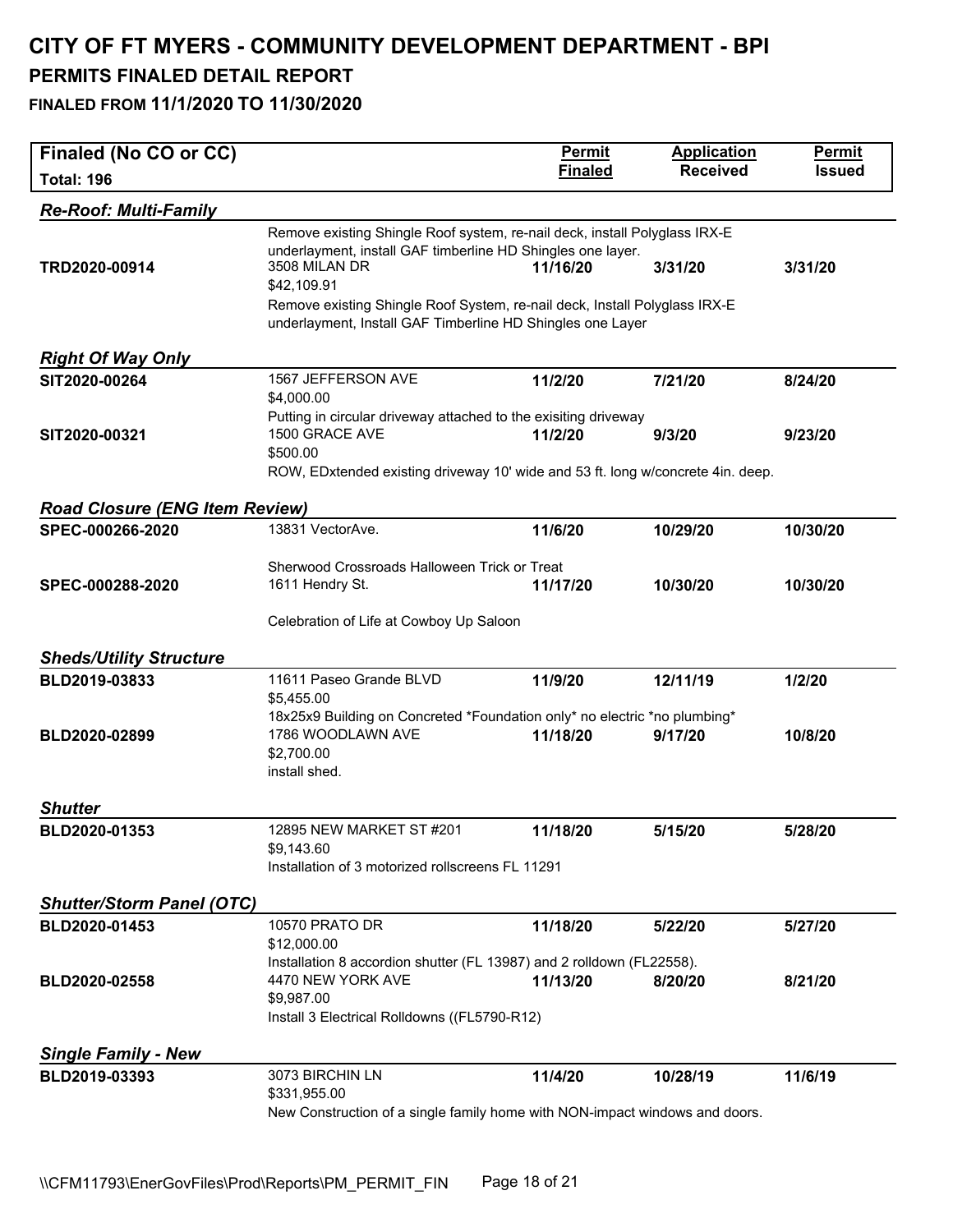| Finaled (No CO or CC)             |                                                                                                                                                                                                                                                                                                   | <b>Permit</b>  | <b>Application</b> | <b>Permit</b> |  |
|-----------------------------------|---------------------------------------------------------------------------------------------------------------------------------------------------------------------------------------------------------------------------------------------------------------------------------------------------|----------------|--------------------|---------------|--|
| <b>Total: 196</b>                 |                                                                                                                                                                                                                                                                                                   | <b>Finaled</b> | <b>Received</b>    | <b>Issued</b> |  |
| <b>Single Family - New</b>        |                                                                                                                                                                                                                                                                                                   |                |                    |               |  |
| BLD2019-03863                     | <b>11391 TIVERTON TRCE</b><br>\$350,141.00                                                                                                                                                                                                                                                        | 11/12/20       | 12/13/19           | 1/7/20        |  |
| BLD2020-00098                     | Construction of a new Single Family home. Lot 1203 SHUTTERS<br>4333 BLUEGRASS DR<br>\$312,557.00                                                                                                                                                                                                  | 11/2/20        | 1/13/20            | 5/21/20       |  |
| BLD2020-00257                     | Construction of a single family residence SHUTTERS<br>3061 BIRCHIN LN<br>\$331,955.00                                                                                                                                                                                                             | 11/10/20       | 1/29/20            | 2/28/20       |  |
| BLD2020-00736                     | New Construction of a Single Family Home with NON Impact Windows & Doors.<br>3058 BIRCHIN LN<br>\$274,065.00                                                                                                                                                                                      | 11/6/20        | 3/10/20            | 3/20/20       |  |
| BLD2020-00839                     | New Construction of a single family home with non impact windows and doors.<br>4002 SPOTTED EAGLE WAY<br>\$322,805.00                                                                                                                                                                             | 11/2/20        | 3/20/20            | 3/30/20       |  |
| BLD2020-00963                     | Construction of New Single Famiyl Home. SHUTTERS<br>11755 MEADOWRUN CIR<br>\$359,543.00                                                                                                                                                                                                           | 11/9/20        | 4/3/20             | 5/20/20       |  |
| BLD2020-01118                     | New Construction Lot# 81 (452-L) SHUTTERS<br>11564 RIVERSTONE LN<br>\$455,919.00                                                                                                                                                                                                                  | 11/9/20        | 4/20/20            | 5/18/20       |  |
| BLD2020-01685                     | new construction lot 588 (453-right) IMPACT GLASS<br>11872 CLIFTON TER<br>\$352,562.00                                                                                                                                                                                                            | 11/4/20        | 6/10/20            | 7/1/20        |  |
| BLD2020-01820                     | Construction of a New Single Family Home. LOT 911 SHUTTERS<br>3025 BIRCHIN LN<br>\$289,251.00                                                                                                                                                                                                     | 11/12/20       | 6/19/20            | 6/25/20       |  |
|                                   | New construction of a single family home with NON impact Windows and Doors                                                                                                                                                                                                                        |                |                    |               |  |
| <b>Single Family - Renovation</b> |                                                                                                                                                                                                                                                                                                   |                |                    |               |  |
| BLD2018-00428                     | 11206 KING PALM CT                                                                                                                                                                                                                                                                                | 11/4/20        | 2/14/18            | 2/26/18       |  |
|                                   | \$7,200.00<br>Material removal due to mold remediation and water restoration                                                                                                                                                                                                                      |                |                    |               |  |
| BLD2020-00350                     | 1669 ARDMORE RD<br>\$13,800.00                                                                                                                                                                                                                                                                    | 11/30/20       | 2/7/20             | 5/5/20        |  |
| BLD2020-00439                     | repair existing deck on rear of home<br>1333 ALCAZAR AVE<br>\$35,000.00                                                                                                                                                                                                                           | 11/12/20       | 2/14/20            | 2/28/20       |  |
| BLD2020-00944                     | Remodel and rebuild back area of home, no additional space being added.<br>2551 HIGHLAND AVE<br>\$18,000.00                                                                                                                                                                                       | 11/5/20        | 4/2/20             | 6/2/20        |  |
| BLD2020-00956                     | Painting, Windows, Roofing, Rehab<br>11040 SEMINOLE PALM WAY<br>\$18,691.00                                                                                                                                                                                                                       | 11/17/20       | 4/3/20             | 4/16/20       |  |
| BLD2020-01264                     | Counter tops in master bathroom, tub to shower remodel in guest bathroom.<br>2972 DOUGLAS AVE<br>\$15,000.00                                                                                                                                                                                      | 11/24/20       | 5/7/20             | 6/23/20       |  |
|                                   | Replace existing kitchen cabinets, replace bath vanities and toilets, replace wiring<br>for new AC unit and washer & dryer. Replace 2 windows only paint all existing,<br>replace 3 exterior and 5 interior doors, install vinyl flooring, stucco exterior, some<br>new plumbing. (COD2020-00899) |                |                    |               |  |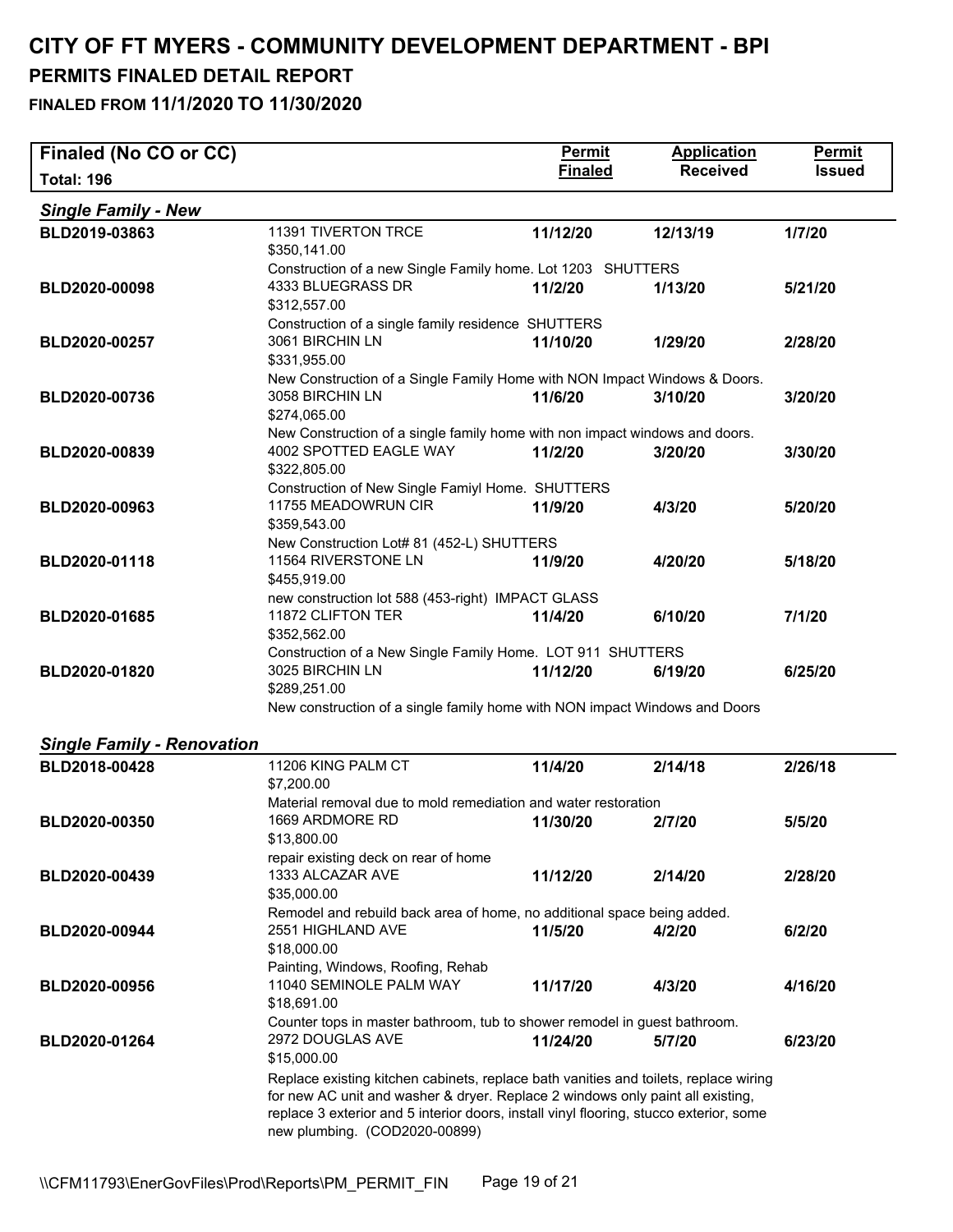| Finaled (No CO or CC)               |                                                                                                                                                                                                                                         | <b>Permit</b>  | <b>Application</b> | <b>Permit</b> |  |  |
|-------------------------------------|-----------------------------------------------------------------------------------------------------------------------------------------------------------------------------------------------------------------------------------------|----------------|--------------------|---------------|--|--|
| <b>Total: 196</b>                   |                                                                                                                                                                                                                                         | <b>Finaled</b> | <b>Received</b>    | <b>Issued</b> |  |  |
| <b>Single Family - Renovation</b>   |                                                                                                                                                                                                                                         |                |                    |               |  |  |
| BLD2020-02321                       | 1615 WOODFORD AVE                                                                                                                                                                                                                       | 11/18/20       | 7/31/20            | 9/8/20        |  |  |
|                                     | \$16,500.00<br>Front porch addition attached *Roof to be on separate permit by owner*                                                                                                                                                   |                |                    |               |  |  |
| BLD2020-02378                       | 11 FALCONWOOD CT<br>\$5,000.00                                                                                                                                                                                                          | 11/12/20       | 8/5/20             | 8/24/20       |  |  |
|                                     | Remove three prefab wall cabinets, remove existing ventless FP, build interior,                                                                                                                                                         |                |                    |               |  |  |
| BLD2020-02481                       | relocate several plug, install new ventless FP, sockets, install cable for TV<br>1621 MANOR AVE                                                                                                                                         | 11/30/20       | 8/12/20            | 9/16/20       |  |  |
|                                     | \$22,000.00<br>GUEST BATH REMODEL: CONVERT TUB TO SHOWER; REPLACE VALVES,<br>INSTALL NEW DRYWALL, NEW TILE, VANITY AND TOILET; MASTER BATH<br>REMODEL (SAME AS GUES) UPGRADE LIGHTS TO RECESSED IN BOTH                                 |                |                    |               |  |  |
| BLD2020-02885                       | 12887 CHADSFORD CIR<br>\$9,822.00                                                                                                                                                                                                       | 11/10/20       | 9/15/20            | 9/29/20       |  |  |
|                                     | New cabinets and countertops, adding 2 new GFCI protected outlets, 1 in guest, 1<br>in master with a relocation of 1 switch Plumbing disconnect and reconnect. There<br>is NO Plumbing relocation, all to remain in existing locations. |                |                    |               |  |  |
| <b>Single Family Attached - New</b> |                                                                                                                                                                                                                                         |                |                    |               |  |  |
| BLD2019-03968                       | 3057 ROYAL GARDENS AVE<br>\$257,150.00                                                                                                                                                                                                  | 11/12/20       | 12/26/19           | 1/6/20        |  |  |
|                                     | New Construction of a Single Family Attached 2 Units Villa with NON Impact                                                                                                                                                              |                |                    |               |  |  |
| BLD2019-03969                       | windows & doors.<br>3061 ROYAL GARDENS AVE<br>\$257,150.00                                                                                                                                                                              | 11/12/20       | 12/26/19           | 1/3/20        |  |  |
|                                     | New Construction of a Single Family Attached 2 units Villa with NON Impact<br>windows & doors.                                                                                                                                          |                |                    |               |  |  |
| BLD2020-00283                       | 11803 LAKEWOOD PRESERVE PL<br>\$285,399.00                                                                                                                                                                                              | 11/9/20        | 1/31/20            | 3/30/20       |  |  |
| BLD2020-00284                       | New Construction LOT #691 (32-L)<br>11809 LAKEWOOD PRESERVE PL<br>\$285,399.00                                                                                                                                                          | 11/9/20        | 1/31/20            | 3/30/20       |  |  |
| BLD2020-00324                       | New Construction LOT #692 (32-R)<br>11761 LAKEWOOD PRESERVE PL<br>\$317,164.00                                                                                                                                                          | 11/5/20        | 2/5/20             | 5/7/20        |  |  |
| BLD2020-00438                       | New construction lot #684 (34-R)<br>4161 BLOOMFIELD ST ST                                                                                                                                                                               | 11/10/20       | 2/14/20            | 5/26/20       |  |  |
|                                     | \$257,150.00<br>New Construction of a Single Family attached 2 unit villa with NON Impact windows<br>& doors.                                                                                                                           |                |                    |               |  |  |
| <b>Site Work/Utilities</b>          |                                                                                                                                                                                                                                         |                |                    |               |  |  |
| SIT2018-00041                       | 5015 MINA CIR #5179                                                                                                                                                                                                                     | 11/4/20        | 2/1/18             | 8/23/18       |  |  |
|                                     | \$3,117,040.00                                                                                                                                                                                                                          |                |                    |               |  |  |
| SIT2019-00373                       | Multifamily Apartment Complex with 327 total units ((PDOX))<br>3747 CLEVELAND AVE<br>\$64,927.00                                                                                                                                        | 11/3/20        | 10/16/19           | 6/26/20       |  |  |
|                                     | Redevelopment of existing Long John Silvers QSR site and building with Take 5 Oil<br>Change building and site.                                                                                                                          |                |                    |               |  |  |